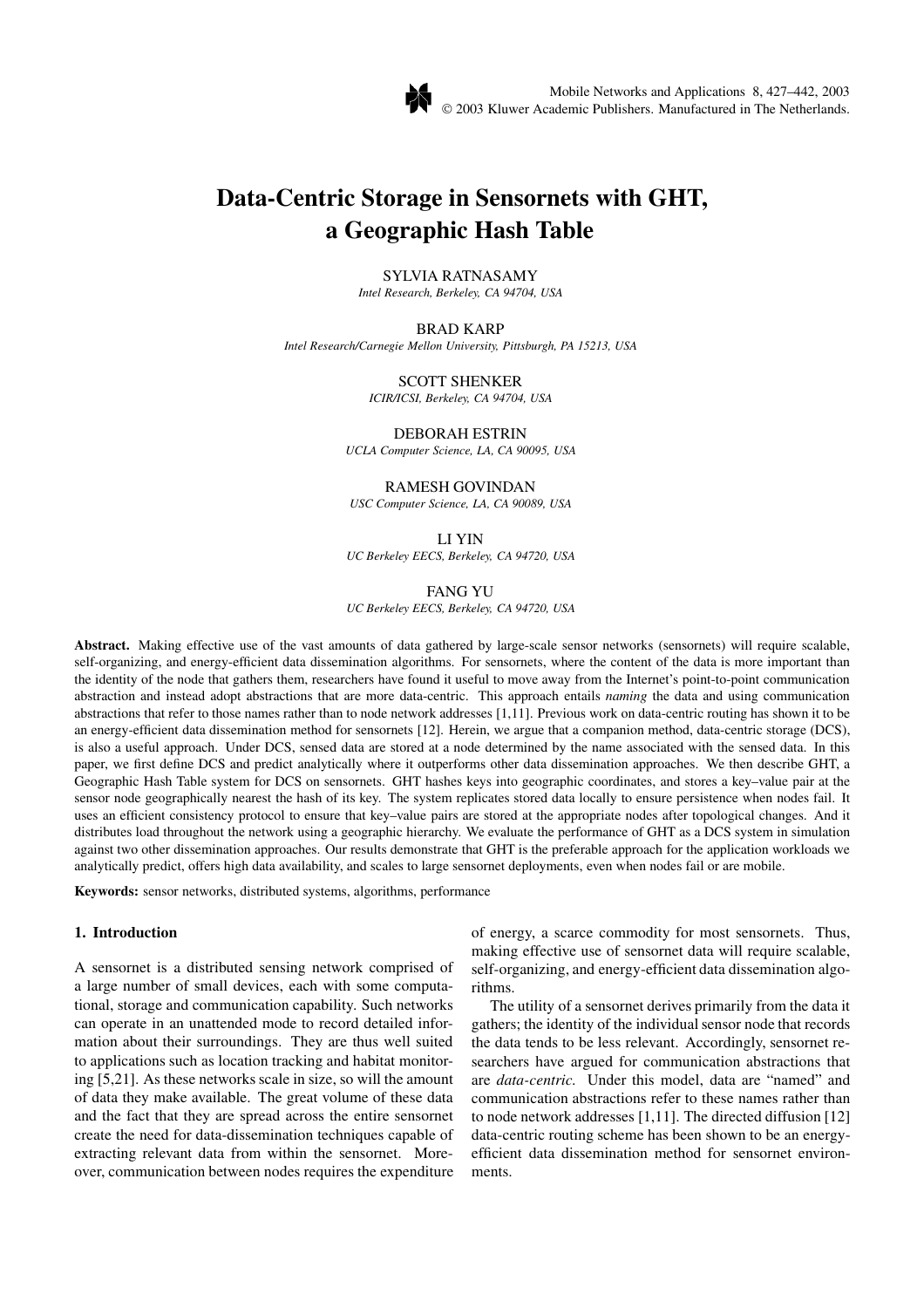Herein, we propose a useful companion method, datacentric storage (DCS). In DCS, relevant data are stored by name at nodes within the sensornet; all data with the same general name (e.g., elephant sightings) will be stored at the same sensornet node (not necessarily the one that originally

gathered the data). Queries for data with a particular name can then be sent directly to the node storing those named data, without the flooding required in some data-centric routing proposals. Several data-centric dissemination methods are conceiv-

able, each with different performance characteristics. The appropriate data dissemination method for a task will depend on the nature of the sensornet, its intended deployment environment, and the expected workload. We make four principal contributions in this paper:

- We propose a novel data dissemination method, DCS, and show where it outperforms other approaches.
- We provide an organizing framework for comparing among three canonical data dissemination approaches, and predict where each performs best.
- We identify design criteria for a robust and efficient DCS system, and describe GHT, a Geographic Hash Table system for DCS whose design is motivated by these criteria.
- We evaluate GHT's performance using detailed simulations of networks of up to 200 nodes, and abstract simulations of networks of up to 100,000 nodes.

Our claim is not that DCS is always the method of choice, but rather that under some conditions it will be the most desired option. In fact, we expect that future sensornets will embody all of these (or similar) data-centric dissemination methods, and that users will choose the appropriate method based on the task at hand.

To understand the relative behavior of each dissemination method under different conditions, one must, in turn, understand the context in which these algorithms will be deployed. For this reason, we begin our paper with a description (in section 2) of the role played by data dissemination in a complete sensornet system. This material also provides the needed context for later comparative simulations.

Our scalable and robust DCS system, GHT, builds on two recent advances: (1) a new generation of efficient peerto-peer lookup systems such as Pastry, CAN, Chord, and Tapestry [7,24,26,29] and (2) the GPSR geographic routing algorithm [15]. In these peer-to-peer lookup systems, a data object is associated with a key and each node in the system is responsible for storing a certain range of keys. A name-based routing algorithm allows any node in the system to locate the storage node for an arbitrary key. Nodes can put and get files based on their key, thereby supporting a hash-table-like interface. GHT uses GPSR as the underlying routing system to provide a similar hash-table-like functionality in sensornets.

Our paper has 8 sections. We start with a discussion of the context for data dissemination in sensornets in section 2. Continuing in section 3, we describe three canonical dissemination methods and use a simple analytical model to compare

their costs. We identify DCS system design requirements in section 4. Section 5 presents the detailed design of GHT, which we evaluate in section 6. We discuss related work in section 7 and conclude by summarizing our findings and discussing future work in section 8.

#### **2. Context**

In this section, we first briefly review sensornet architecture. We then state our assumptions about the class of sensornets we consider. Having set the full context for our work, we then describe basic concepts used in organizing sensornet data, and outline possible approaches to data dissemination in sensornets.

#### *2.1. Sensornet architecture*

We organize this discussion in "layers" ordered from bottom to top. These layers are used only to clarify the presentation and convey a sense of the role of data dissemination in a complete sensornet system; we do not mean to imply that sensornet architecture is organized into clean, well-separated layers. We begin our review at layer three (packet routing), as we are concerned with data dissemination, which interacts directly with layer three and above. Layers one (physical and OS) and two (low-level communication and self-configuration) are comparatively orthogonal to data dissemination.

#### *L3. Packet routing*

Packet routing algorithms are required to deliver packets between nodes that are not in mutual radio range. Packet routing systems based on node identifiers are ill-suited to sensornets, where communication is not addressed to node identifiers. It is expected that sensornets will instead implement geographic routing systems that deliver packets to nodes based on their location. Below we describe several types of geographic routing systems, each with its own communication abstraction and energy cost. In the following, we let *n* be the number of nodes in the sensornet, and assume that the diameter of the sensornet is approximately  $O(\sqrt{n})$ .

*Strongly geographic* routing algorithms, like GPSR [15], allow nodes to send to a particular location. To go from one random location to another requires  $O(\sqrt{n})$  packet transmissions, which is our (approximate) metric for total energy consumption. *Weakly geographic* routing algorithms like GEAR [28] allow a node to send packets to a region and then distribute the packet within that region. The transmission costs here are  $O(\sqrt{n})$  packet transmission to reach the region and  $O(r)$  packet transmissions within the region, where  $r$  is the number of nodes in the region.

In addition to geographic routing, two other packet routing primitives are likely to be available in sensor networks. *Scoped flooding* algorithms flood to a limited region around the sending node. Their transmission cost is  $O(r)$  where *r* is the number of nodes in the region. *Flooding* sends a packet to the entire sensornet, and requires  $O(n)$  packet transmissions.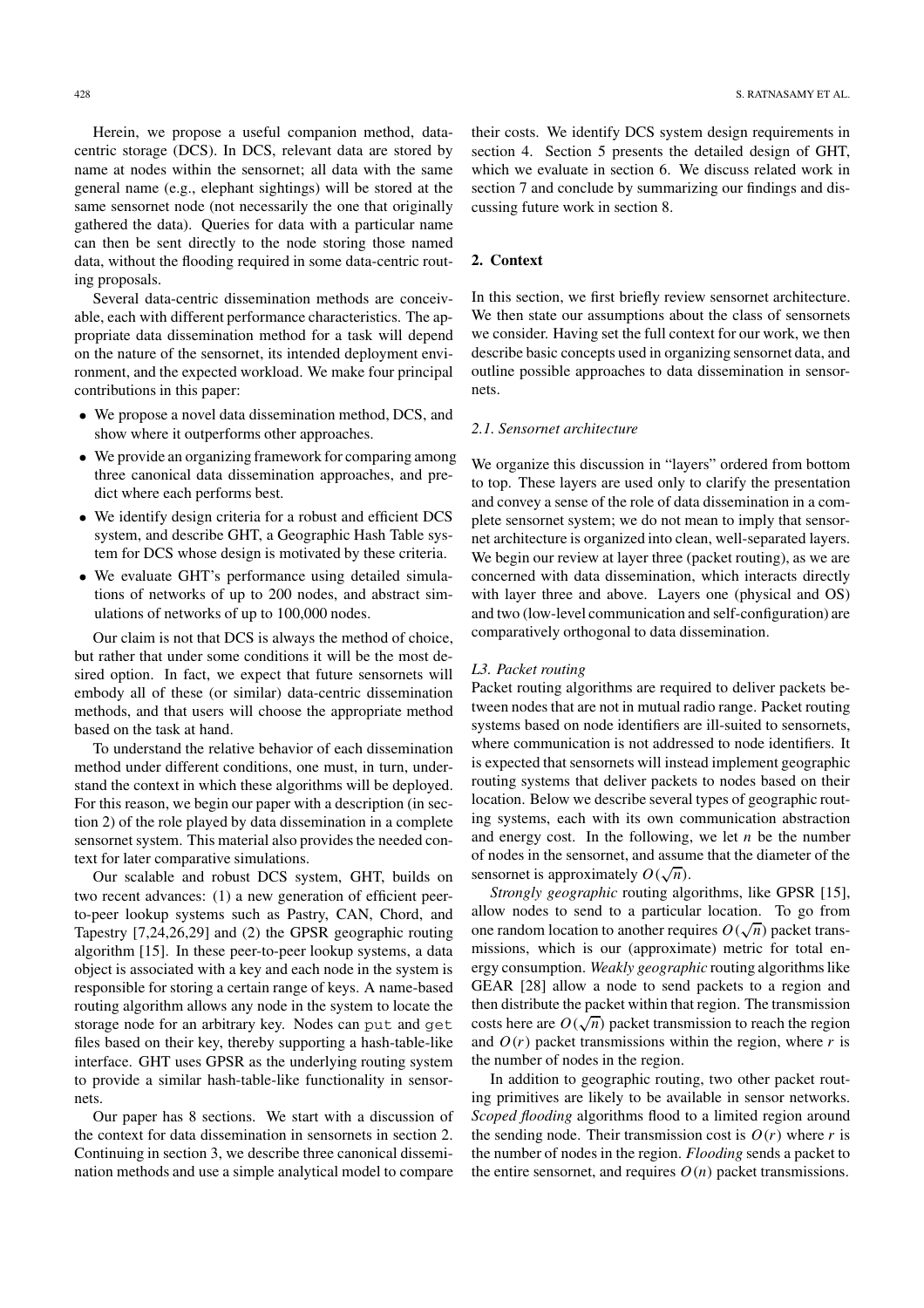#### *L4. Local collaborative information processing*

Event detection sometimes requires synthesizing results from several different sensors. The algorithms in this class only require collaboration between local nodes; i.e., those that can be reached by a tightly-scoped flood. An example of such algorithms is described in [27].

#### *L5. Wide-area data dissemination*

Under the data-centric architecture for sensornets, data are named. The data dissemination methods we refer to here allow nodes and users to access data by name across the sensornet. Note that, in contrast, the local collaborative information processing only used data that could be found nearby; these wide-area data dissemination methods are needed to do collaborative processing in the wide area, as we describe below.

The most commonly mentioned wide-area data dissemination technique is *directed diffusion* [11,12], an example of *data-centric routing*: routing decisions are based on the name of the data rather than on the identity of the sending and receiving nodes. We discuss directed diffusion at greater length in section 3.3. In this paper we propose another data dissemination approach: *data-centric storage*, whereby event information is stored by name within the sensornet.

It should be noted that directed diffusion (and most other data-centric routing proposals) do not require any packet forwarding methods other than flooding. In contrast, the datacentric storage proposal we present here requires strongly geographic routing. Thus, the data dissemination method choice may be limited by the nature of the underlying packet routing mechanisms.

#### *L6. Wide-area collaborative information processing*

These methods are akin to the local collaborative information processing methods mentioned above, except that the collaborating nodes need not be local. An example of such a collaboration is that required for tracking an object across a sensor field. In this case, scalable collaborative methods must be built on efficient wide-area data-dissemination algorithms. Zhao et al. [30] describe a collaborative tracking application built on top of directed diffusion.

#### *L7. User-level tasking and querying*

The highest layer is where users insert their tasking and querying commands. An example of an approach that fits here is work that has been done on defining database semantics for queries on sensor networks [2,10,19].

#### *2.2. Assumptions and metrics*

Projected sensornet designs in the literature [6] differ greatly in their characteristics and intended use. In this paper, we focus on a class of sensornets that is most relevant to the data dissemination issues we address.

We consider large-scale sensornets with nodes that are spread out over an area whose approximate geographic boundaries are known to the network operators. We assume that nodes know their geographic location. This can be achieved through the use of GPS or some other approximate but less burdensome localization technique [4,9,22,23,25]. This assumption is critical for our proposed data-centric storage algorithm. However, we think it is a reasonable assumption because in many cases the sensornet data are useful only if the location of their source is known.

We assume that the sensornet is connected to the outside world through a small number of access points, hence getting data from a sensornet node to the outside world requires routing the data through the sensornet to the access point. This assumption is not required by our DCS mechanism per se but is key to our comparison of the different dissemination mechanisms.

Finally, we assume that energy is a scarce commodity for sensornet nodes [21] and so the data dissemination algorithms should seek to minimize communication in order to extend overall system lifetime. While the mapping between communication and energy consumption is complicated – depending greatly on the precise hardware involved and the packet transmission pattern – in what follows we will focus on two simplified metrics of energy consumption:

- **Total usage.** The total number of packets sent in the sensornet.
- **Hotspot usage.** The maximal number of packets sent by any particular sensornet node.

While in the rest of the paper we treat all nodes as having the same capabilities, it is likely that real sensornets will have a tiered architecture, where some nodes have very limited data storage capacity and others have much more significant storage (and perhaps also more battery power and better communication facilities). Our discussion applies to this tiered approach as well, as long as the these "macronodes" are numerous and widely dispersed [5].

#### *2.3. Sensornet data*

The preceding assumptions describe the physical environment of the sensornet. We next discuss how these sensornets might be used.

#### *2.3.1. Observations and events*

The purpose of sensornets is to provide detailed sensing capabilities across a wide geographic area. The low-level readings from these sensors, which we call *observations*, are named (as described, for example, in [1,11]). While sensornets give unprecedented access to detailed observations of the physical world, sending this overwhelming volume of observations directly to the access point(s) would quickly exhaust the energy reserves of the sensornet. Fortunately, in most cases users do not want the complete set of raw unprocessed data, but rather are more interested in specific *events*, such as earthquakes or animal sightings.

We use the term *events* to refer to certain pre-defined constellations of low-level observations. For example, detailed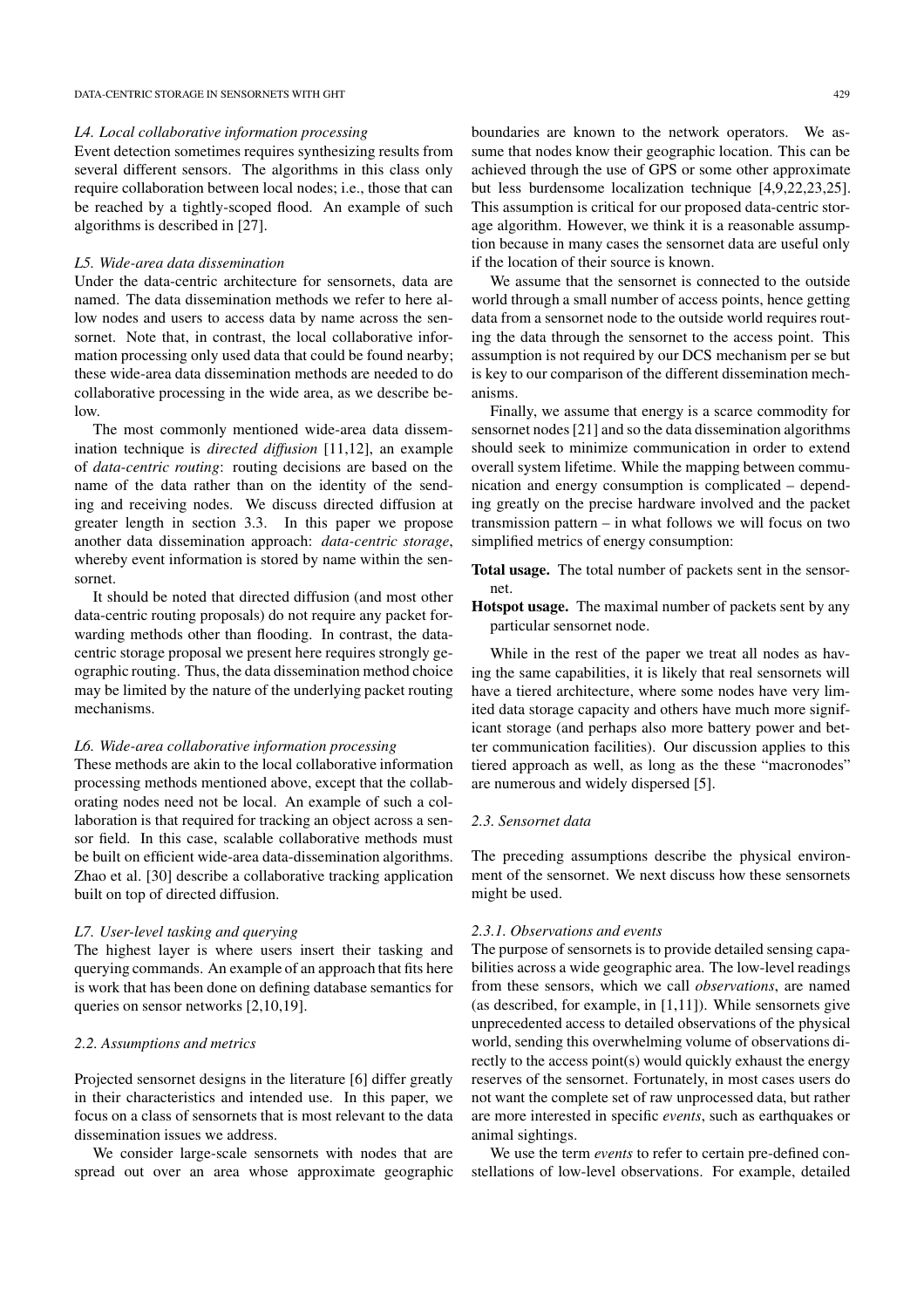temperature and pressure readings might constitute observations, while a particular combination of temperature and pressure might define an "elephant-sighting" event. A sensornet system will be designed to detect several well-defined *types* of events. Typically, the large volume of observations prohibits communicating them directly to the outside world. Events are thus derived by processing the low-level observations within the sensornet through *collaborative information processing* techniques.

Events can be defined not only in terms of low-level observations but also in terms of other events. For instance, detecting an animal migration would involve many individual animal sightings. In general, there will be a *web* of events, with some events defined in terms of others. These events are not necessarily in a strict hierarchy, but in the context of a particular application there is some sense that some events are lower-level than others, and could be used to define the higher-level events.

#### *2.3.2. Tasks, actions, and queries*

The preceding discussion identified the various types of information – observations and events – that might be provided by sensornets. We now describe the operations used to manipulate these data.

Users send instructions (by flooding or some other global dissemination method) to sensornet nodes to run certain local identification *tasks*. These tasks could be simple, such as taking temperature readings, or complex, such as identifying an animal from a collection of sensor readings. In essence, one can think of tasks as downloaded code.

Once an event has been identified, nodes can take one of three *actions*: a node could send event information to external storage, store the event information locally, or use datacentric storage. Recall that data-centric storage involves storing the event information at a sensornet node that is chosen based on the event's name.<sup>1</sup> These three possible actions – external store, local store, and data-centric store – form the core of the three canonical approaches we describe in section 3.

Unless the information has been sent to external storage, at this stage the event information is still not in the user's hands. *Queries* are used to elicit the event information from the sensornet. How queries are executed will depend on the actions nodes take upon event detection. If event information is stored locally then queries must be flooded to all nodes (unless the user has prior knowledge about the location of the event). If event information is stored using data-centric storage, the query can be sent to the sensornet node associated with that event name.

#### **3. Data-dissemination methods**

The main goal in a data-dissemination algorithm is to extract relevant data efficiently from within the sensornet. We consider three *canonical* methods that combine the pieces described in the preceding section differently, yielding three very different approaches to sensornet design. We first describe these methods and then compare their costs analytically.

All the dissemination methods begin by flooding the tasks to the entire sensornet. The tasks are the set of identification instructions, specifying which events to detect, how to detect them, and what actions to take upon detection. We assume that the tasking instructions remain in force for long periods of time, so that the initial cost of issuing tasks is dominated by the cost of the ensuing data processing.<sup>2</sup>

We also assume that event locations are not known in advance and are distributed randomly throughout the sensornet. The case where this assumption does not hold is discussed in section 3.3.

Finally, in evaluating communication costs we assume asymptotic costs of  $O(n)$  message transmissions for floods and  $O(\sqrt{n})$  for point-to-point routing where *n* is the number of nodes.

#### *3.1. Canonical methods*

Earlier we described three basic actions nodes could take upon detecting an event. These lead directly to three canonical sensornet methods.

- **External Storage (ES).** Upon detection of events, the relevant data are sent to external storage where they are further processed as needed. This entails a cost of  $O(\sqrt{n})$  for each event. There is no cost for external queries since the event information is already external; queries generated by internal nodes in the process of event detection will incur a cost of  $O(\sqrt{n})$  to reach the external storage.
- **Local Storage (LS).** Event information is stored locally (at the detecting node) upon detection of an event; this incurs no communication costs. Queries are flooded to all nodes at a cost of  $O(n)$ . Responses are sent back to the source of the query at a cost of  $O(\sqrt{n})$  each.
- **Data-Centric Storage (DCS).** Here, after an event is detected the data are stored by name within the sensornet. The communication cost to store the event is  $O(\sqrt{n})$ . Queries are directed to the node that stores events of that name, which returns a response, both at a cost of  $O(\sqrt{n})$ .

These three canonical methods have very different cost structures; we next compare them analytically.

<sup>1</sup> This approach, like all data-centric approaches, requires a naming scheme. We do not address this issue here, but merely note that the naming scheme is part of the definition of events and is supplied by the globally disseminated tasking instructions.

<sup>&</sup>lt;sup>2</sup> In situations where tasks are short-lived, the cost of flooding tasks dominates all other costs, and it does not matter much which of the approaches below is used.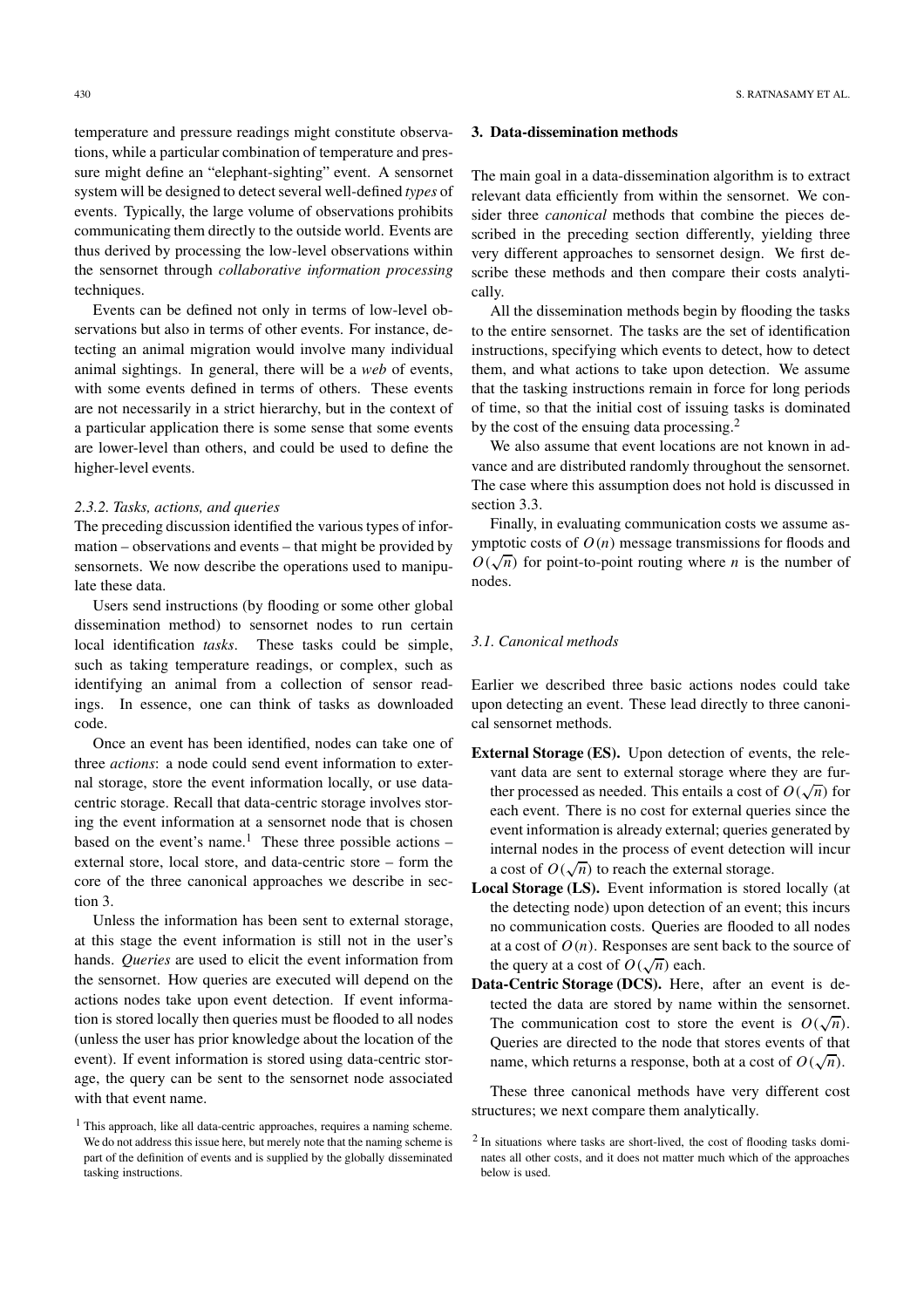#### *3.2. Approximate communication costs*

This section uses a simple analytical model to derive approximate formulae for the communication costs for the three canonical methods; these formulae suggest which method is best suited for a particular sensornet workload. We verify the validity of these approximations through simulation in section 6.

The cost structure for the canonical methods is described by several parameters. We consider a sensornet with *n* nodes equipped to detect  $T$  event types. We let  $D_{total}$  denote the total number of events detected, *Q* denote the number of event types for which queries are issued, and *D*<sup>q</sup> denote the number of events detected for each event queried for. We assume there is no more than one query for each event type, so there are *Q* queries in total.

In comparing costs, we also consider the case where users only care about a summary of the events rather than a listing of each one; e.g., one might just want a count of the number of elephants seen rather than a listing of each elephant sighting.

We compare costs using approximations for both the total number of packets and the packets arriving at the access point. The packet count at the access point is a good estimate of the hotspot usage, since we expect the access point to be the most heavily used area of the sensornet.

### **External Storage:**

- Total:  $D_{total}\sqrt{n}$ ;
- $\bullet$  Hotspot:  $D_{total}$ .

#### **Local Storage:**

- Total:  $Qn + D_q\sqrt{n}$ ;
- Hotspot:  $Q + D<sub>a</sub>$ .

#### **Data-Centric Storage:**

- Total:  $Q\sqrt{n} + D_{\text{total}}\sqrt{n} + D_q\sqrt{n}$  (list);
- Total:  $Q\sqrt{n} + D_{\text{total}}\sqrt{n} + Q\sqrt{n}$  (summary);
- Hotspot:  $Q + D_q$  (list) or 2*Q* (summary).

In the above, (list) indicates a full listing of events is returned (requiring a packet for each event) and (summary) indicates only a summary of events is returned (requiring only one packet).

These calculations suggest a few straightforward observations. First, if all other parameters are held fixed, then as *n* increases the local storage method incurs the greatest total packet count. Second, external storage always incurs a lesser total message count than data-centric storage, but the ratio  $1 + (Q + D_q)/D_{total}$  is unlikely to be great if there are many events detected (and, if there is at least one event detected of each type, this ratio is bounded by 3). Third, if  $D_q \gg Q$ and events are summarized, then data-centric storage has the least load (of all three methods) on the access path. Fourth, if events are listed and  $D_{\text{total}} \gg D_q$  then data-centric storage and local storage have significantly lesser access loads than external storage.

These observations in turn suggest that data-centric storage is preferable in cases where (a) the sensornet is large, (b) there are many detected events and not all event types are queried, so that  $D_{total} \gg max[D_q, Q]$ . This performance advantage increases further when summaries are used. However, if the number of events is large compared to the system size,  $D_{\text{total}} > Q\sqrt{n}$ , and event lists (rather than summaries) are used, then local storage may be preferable.

#### *3.3. Additional dissemination methods*

The three canonical methods described in the previous section certainly do not exhaust the design space; combinations of them yield hybrid methods specialized for particular needs. Examples of such combinations include:

- **Using Data-Centric Storage for location guidance.** For certain applications, one might combine LS and DCS by storing detailed event information locally and using DCS to inform a querier of an event's location so that subsequent queries can be directed to the proper local store.
- **Using Data-Centric Storage for context.** In the course of processing local data, nodes may find it useful to have some context about global parameters. For instance, datacentric storage could give nodes access to the number of other animals sighted when a node is trying to determine if a migration is underway.
- **Geographically targeted queries.** The canonical methods are designed for cases where one does not *a priori* know the event location. If one already knows the location of the event through out-of-band techniques, then one can direct queries to that location using geographic routing methods (see [28]). This LS variant stores data locally, and queries are sent (at cost  $O(\sqrt{n})$ ) to the relevant locations to retrieve the desired data. It avoids the cost of flooding in the canonical LS approach, and the cost of storing each event in the canonical DCS approach.

#### **4. The DCS problem**

We have argued for the utility of a DCS service for sensornets. Now we will define the data-centric storage problem in more detail: the storage abstraction DCS provides, the design goals a robust, scalable DCS system must meet, and our *geographic hashing* approach to DCS architecture that meets these design goals.

#### *4.1. Storage abstraction*

Like the many distributed hash table systems before it [7,24, 26,29], DCS provides a (*key, value*)-based associative memory. Events are named with keys. Both the storage of an event and its retrieval are performed using these keys. DCS is naming-agnostic; any naming scheme that distinguishes events that users of the sensornet wish to identify distinctly suffices. The two operations DCS supports are: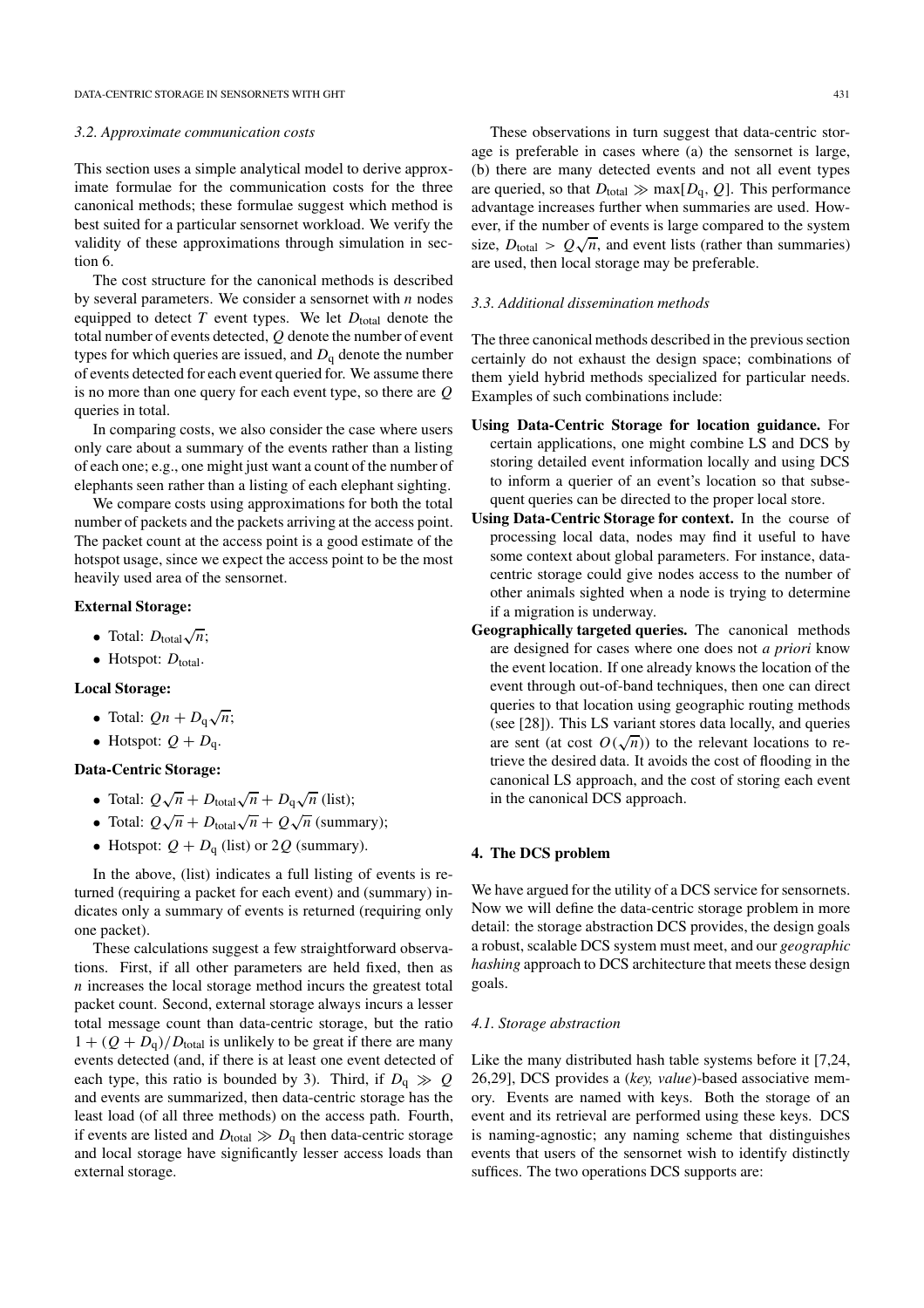- **Put** $(k, v)$  stores *v* (the observed data) according to the key  $k$ , the name of the data.
- **Get***(k)* retrieves whatever value is stored associated with key *k*.

#### *4.2. Design criteria for scalable, robust DCS*

The challenge in any design for a DCS system is to meet scalability and robustness criteria despite the system's fundamentally distributed nature. Sensornets represent a particularly challenging environment for a distributed storage system:

- **Node failures** may be routine; exhaustion of battery power and permanent or transient failure in a harsh environment are problems in any realistic sensornet deployment.
- **Topology changes** will be more frequent than on traditional wired networks. Node failures, node mobility, and received signal strength variations in real radio deployments each independently cause neighbor relationships among nodes to change over time.
- **System scale in nodes** may be very great. Sensor nodes may be deployed extremely densely (consider the limit case of smart dust [13]), and may be deployed over a very wide physical region, such that the total number of devices participating in the DCS system may be on the order of  $10<sup>6</sup>$  or more nodes.
- **Energy constraints** will often be severe; nodes will operate from battery power.

These challenges suggest several specific, important design criteria for ensuring scalability and robustness in the distributed storage system we envision:

- **Persistence:** a  $(k, v)$  pair stored in the system must remain available to queriers, despite sensor node failures and changes in the sensor network topology.
- **Consistency:** a query for *k* must be routed correctly to a node where  $(k, v)$  pairs are currently stored; if this node changes (e.g., to maintain persistence after a node failure), queries and stored data must choose a new node consistently.
- **Scaling in database size:** as the number of  $(k, v)$  pairs stored in the system increases, whether for the same or different *k*s, storage should not concentrate at any one node.
- **Scaling in node count:** as the number of nodes in the system increases, the system's total storage capacity should increase, and the communication cost of the system should not grow unduly. Nor should any node become a concentration point of communication.
- **Topological generality:** the system should work well on a broad range of network topologies.

#### *4.3. GHT: a Geographic Hash Table*

The DCS system architecture we describe in this paper to meet the above-enumerated design criteria is GHT, a *Geographic Hash Table*. The core step in GHT is the hashing of a key *k* into geographic coordinates. Both a **Put***()* operation and a  $\text{Get}()$  operation on the same key  $k$  hash  $k$  to the same

location. A key–value pair is stored at a node in the vicinity of the location to which its key hashes. Choosing this node consistently is central to building a GHT. If we assume a perfectly static network topology and a network routing system that can deliver packets to positions, such a GHT will cause storage requests and queries for the same *k* to be routed to the same node, and will distribute the storage request and query load for distinct *k* values evenly across the area covered by a network.

The service provided by GHT is similar in character to those offered by other distributed hash table systems [7,24, 26,29]. However, as is the case with those systems, much of the nuance to the GHT system design arises specifically to ensure robustness and scalability in the face of the many sorts of failures possible in a distributed system. GHT uses a novel *perimeter refresh protocol* to provide both persistence and consistency when nodes fail or move. This protocol replicates stored data for key *k* at nodes around the location to which *k* hashes, and ensures that one node is chosen consistently as the *home node* for that *k*, so that all storage requests and queries for *k* can be routed to that node. Yet the protocol is efficient; it typically uses highly local communication, especially on networks where nodes are deployed densely. By hashing keys, GHT spreads storage and communication load between different keys evenly throughout the sensornet. When many events with the same key are stored, GHT avoids creating a hotspot of communication and storage at their shared home node by employing *structured replication*, whereby events that hash to the same home node can be divided among multiple mirrors.

#### **5. Algorithms**

We proceed now to describe the algorithms that comprise GHT. GHT is built atop GPSR [14–16], a geographic routing system for multi-hop wireless networks. After briefly reviewing the features of GPSR's design relevant to GHT, we identify a previously unexploited characteristic of GPSR that allows all packets destined for an arbitrary location (unoccupied by a node) to be routed consistently to the same node in the vicinity of that location. GHT leverages this characteristic to route storage requests and queries for the same key to the same node, despite the ignorance of the hash function that maps keys into locations of the placement of nodes in the network. We then describe algorithms and implementations of the perimeter refresh protocol and structured replication, which allow GHT to achieve the DCS design criteria for scalability and robustness discussed in the previous section.

## *5.1. GPSR*

Under GPSR, packets are routed geographically. All packets are marked with the *positions* of their destinations. All nodes know their own positions, and the positions of the nodes a single hop away from them. Using only this local knowledge, GPSR can route a packet to any connected destination.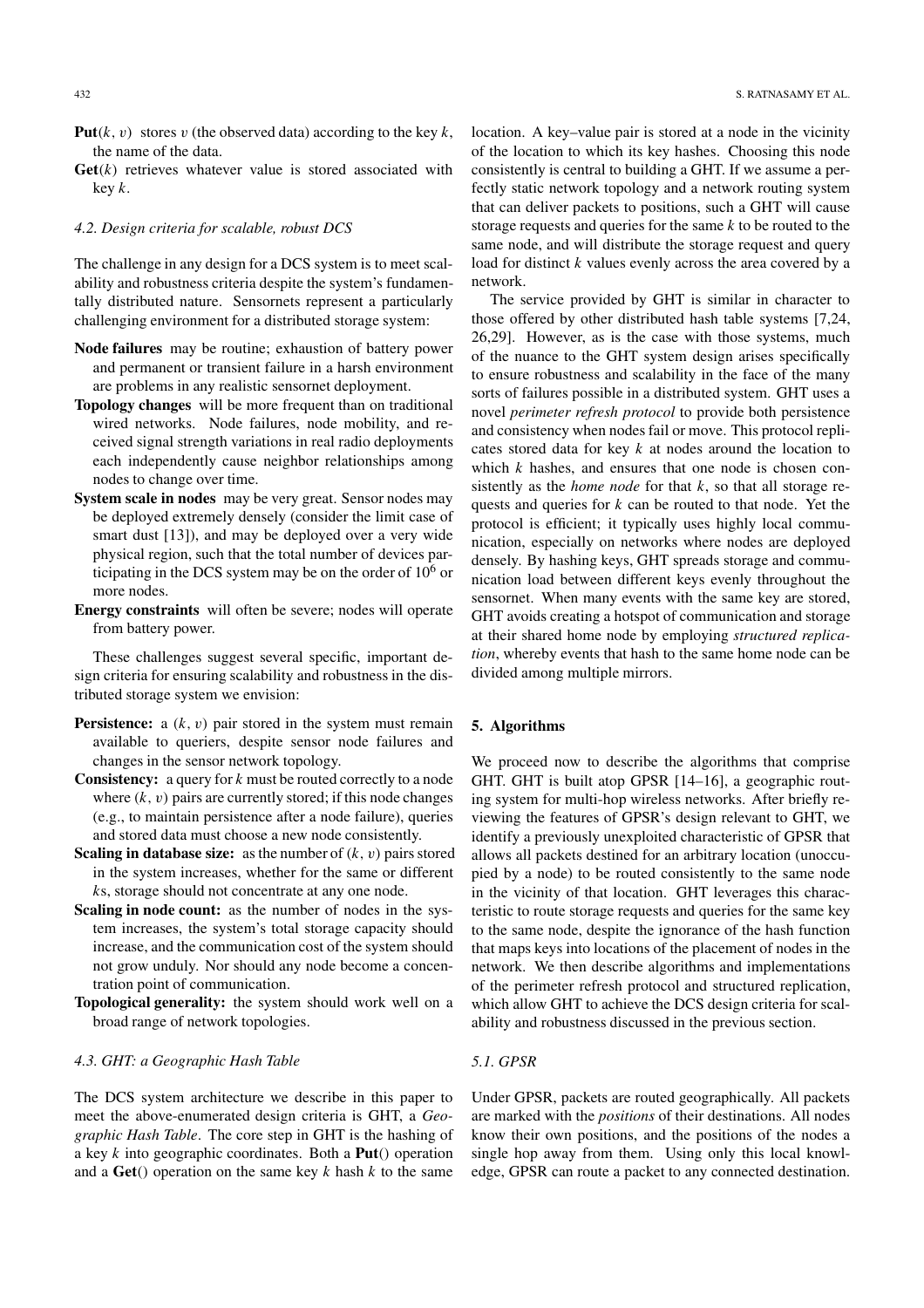

Figure 1. Greedy forwarding example:  $x$  forwards to  $y$ , its neighbor closest to *D*.



Figure 2. Void example: *x* has no neighbor closer to *D*.

There are two distinct algorithms GPSR uses for routing: a *greedy* forwarding algorithm [8] that moves packets progressively closer to the destination at each hop, and a *perimeter* forwarding algorithm that forwards packets where greedy forwarding is impossible.

The greedy forwarding rule is simple: a node *x* forwards a packet to its neighbor *y* that is closest to the destination *D* marked in the packet, so long as that neighbor is closer to *D* than *x*. Figure 1 shows an example of greedy forwarding; the dotted line represents the radio range of node *x*, and the dashed line the circle centered at *D* with radius *xD*.

Greedy forwarding fails when no neighbor is closer than *x* to the destination. Figure 2 shows an example topology for greedy forwarding failure. Here again, the dotted line shows *x*'s radio range and the dashed line the circle centered at *D* of radius  $\overline{xD}$ . The solid lines show the links that exist, as dictated by radio range. Note that two paths to *D* exist, but *x* cannot forward greedily on either of them because both involve temporarily moving *farther away* than *x* from the destination.

GPSR recovers from greedy forwarding failure using *perimeter mode*, which amounts to forwarding packets using the *right-hand rule*. Figure 3 demonstrates the right-hand rule: upon arriving on an edge at node *x*, the packet is forwarded on the next edge counterclockwise about *x* from the ingress edge. This process causes packets to tour enclosed faces as shown; intuitively, it is useful for circumnavigating regions where greedy forwarding fails, as in figure 2. GPSR routes perimeter mode packets on a planar subgraph of the network connectivity graph, in which there are no crossing edges. A perimeter is a face of this planar graph. Bose et al. [3] also present an algorithm that uses planar network subgraphs to recover from greedy forwarding failure.

GPSR originates packets in greedy mode, but changes them to perimeter mode when no neighbor of the forwarding node is closer to the packet's destination than the forwarding node itself. GPSR returns a perimeter-mode packet to greedy



Figure 3. Right-hand rule example: packets travel clockwise around the enclosed region.

mode when the packet reaches a node closer to the destination than that at which the packet entered perimeter mode (stored in the packet). As will be shown in the next section, our GHT algorithms use perimeter mode in another, novel, way to route packets that refer to the same storage key to the same node.

#### *5.2. The home node and home perimeter*

GPSR was designed for a network model where a sender wishes to transmit packets to a destination node with a known non-geographic address; a sender must map the destination's identifier to its current location using a location database, such as GLS [18]. Under GHT, however, the originator of a **Put***()* or **Get***()* packet does *not* know the identifier of the node that is the eventual destination of the packet. As sketched in section 4.3, the originator of a **Put***()* or **Get***()* for a key *k* hashes the name *k* into geographic coordinates that are the destination of the packet for that operation. The hash function is ignorant of the placement of individual nodes in the topology; it merely spreads the different key names evenly across the geographic region where the network is deployed. Thus, it is quite likely that there is no node at the precise coordinates the hash function produces. We define the *home node* for a GHT packet to be the node *geographically nearest* the destination coordinates of the packet. The home node serves as the rendezvous point for **Put***()* and **Get***()* operations on the same key.

Because a GHT packet is not addressed to a specific node, but rather only to a specific location, it is treated by GPSR as a packet bound for a disconnected destination: no receiver ever sees the packet addressed to its own identifier. We observe that GPSR will route such a packet to the appropriate home node. GHT uses GPSR's perimeter mode to find these home nodes. Under GHT, the packet enters perimeter mode at the home node, as no neighbor of the home node can be closer to the destination. The packet then traverses the entire perimeter that *encloses* the destination, before returning to the home node [15]. We name this perimeter the *home perimeter.* Under GHT, the home node knows to consume the packet when it returns after this tour of the home perimeter.

With only the home node binding mechanism we have described thus far, GHT will work on static network topologies. Note that when the network topology changes after node failures, deployment of new nodes, or mobility, the identity of the home node and membership of the home perimeter may change. But for any snapshot of the network topology, there exist a home node and enclosing home perimeter for every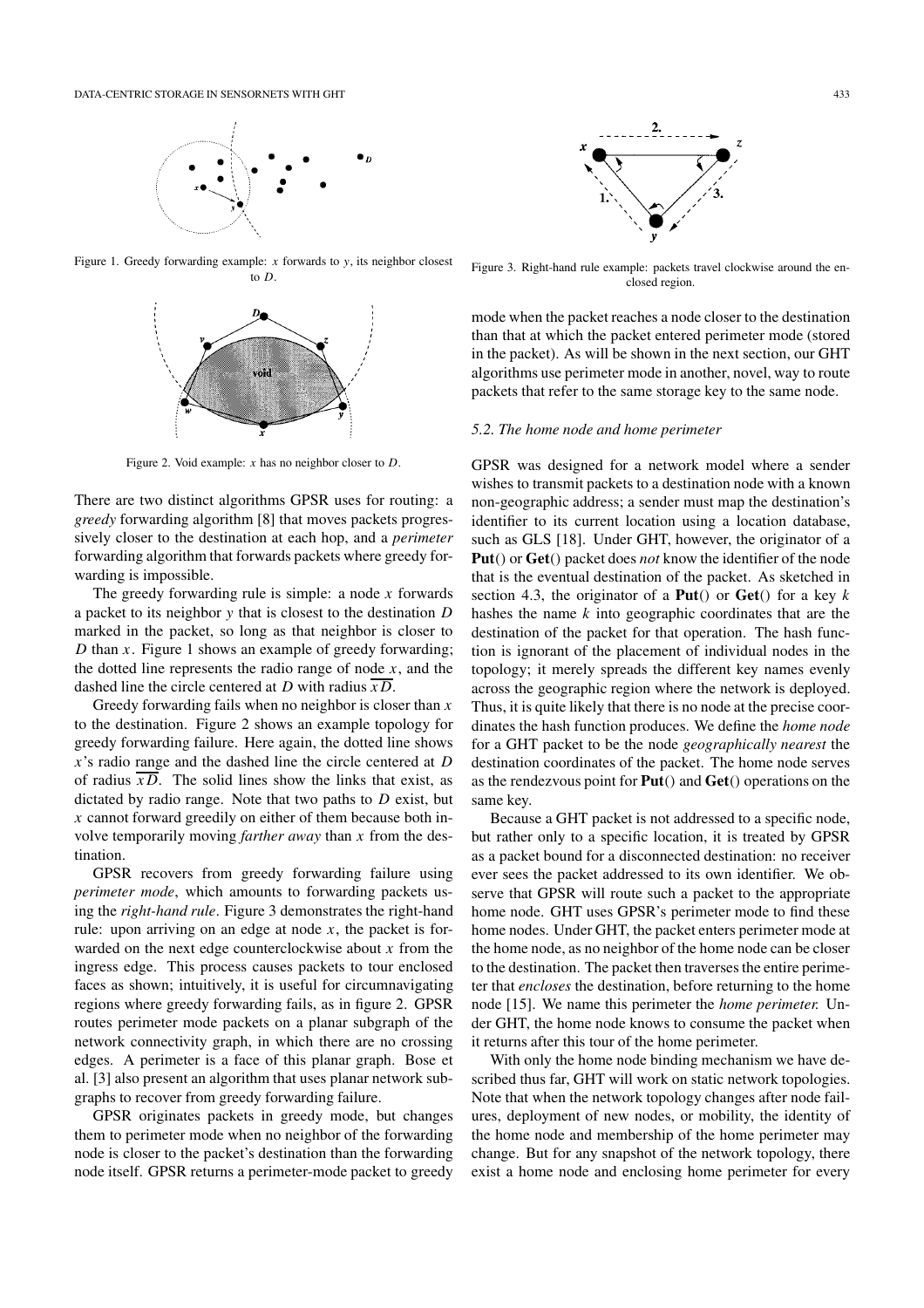location in the network. To offer persistence and consistency under the topological dynamics that sensornets are sure to ex-

#### *5.3. Perimeter refresh protocol*

topology changes.

GHT uses the *perimeter refresh protocol* (PRP) to accomplish replication of key–value pairs and their consistent placement at the appropriate home nodes when the network topology changes. Recall that GHT routes all packets on a tour of the home perimeter that encloses a destination location. PRP stores a copy of a key–value pair at *each node on the home perimeter*.

hibit, GHT needs a protocol to replicate key–value pairs, and re-associate them with the appropriate home node when the

PRP distinguishes between the home node and other nodes on the home perimeter, the *replica nodes.* A node becomes a home node for a particular key when the **Put***()* packet arrives after completing its tour of the home perimeter. (This condition is detectable because GPSR writes the identity of the first edge a packet takes on a perimeter into the packet; the perimeter has been toured precisely when the packet arrives in perimeter mode and would be forwarded next on the same directed edge written in the packet as the first perimeter edge taken.)

PRP generates *refresh packets* periodically using a simple timer scheme. Every  $T<sub>h</sub>$  seconds, the home node for a key generates a refresh packet addressed to the hashed location of that key. The refresh contains the data stored for that key, and is routed exactly as are **Get***()* and **Put***()* packets in GHT. Thus, the refresh packet will take a tour of the current home perimeter for that key, regardless of changes in the network topology since that key's insertion.

When a refresh packet arrives at a node, there are two possibilities: either the receiver is closer to the destination than the originator, in which case the receiver consumes the refresh packet and initiates its own; or the receiver is not, in which case it forwards the refresh packet in perimeter mode. In both cases, the receiver appends any additional key–value pairs it has stored for that key to the refresh packet. When a refresh packet returns to its originator, and that node was not previously the home node for that key, it consumes the refresh packet, and transitions to being the home node for that key. That is, the new home node sets its own refresh timer, and subsequently originates refreshes for that key. This mechanism provides the design goal of consistency: it ensures that the node closest to a key's hash location will become the home node for that key and store that key's data after topological changes.

When a replica node receives a refresh packet it did not originate, it caches the data in the refresh, and sets a takeover timer for that key,  $T_t$ . This timer is reset every time a refresh for that key from another node arrives. Should the timer expire, the replica node initiates a refresh for that key and its data, addressed to the key's hashed location. The replica nodes and takeover timer provide persistence when nodes fail. When the home node for a key fails, its replica nodes will note

the absence of refreshes for that key from its home node, and step forward to initiate refreshes. A replica node may or may not itself be the new home node; the GHT routing procedure causes the refresh to reach the new home node.

All nodes that hold data for a key, both home nodes and replica nodes, expire keys they cache when the death timer, *T*d, expires. The death timer is reset every time a node receives a refresh message for that key, whether from itself or from another node. Clearly,  $T_d > T_h$  and  $T_t > T_h$ . That is, a home node expires a key–value pair after failing to receive back multiple refreshes it originates, and a replica node waits for multiple home node refresh intervals to elapse before stepping forward to send a refresh for it. These choices of timer values make the PRP robust against episodic loss of its refresh packets. In the GHT system we evaluate herein,  $T_{d} = 3T_{h}$ , and  $T_{t} = 2T_{h}$ .

Figures 4–6 show an example of the operation of the PRP. Here, key *k* hashes to location *L*. After a **Put***()* of *(k, v)*, node *a* becomes the home node, and sends a refresh to *L* containing *(k, v)*. Figure 4 shows the home perimeter enclosing *L* after this refresh has returned to *a*. Suppose that node *a* fails. After time  $T_t$  elapses, during which node  $d$  receives no refreshes from node *a*, node *d* sends a refresh to *L* containing *(k, v)*, as shown in figure 5. This refresh is delivered to node *f* , which becomes the new home node for  $(k, v)$ . Figure 6 shows the network after *f* has sent a refresh that has returned to it, and the replicas it has recruited along the new home perimeter about *L*.

It is important to note that the PRP typically generates very local network traffic. On dense networks, perimeters are quite short (most perimeters in a dense network are three hops in length). When a home node moves, the refreshes it generates will not have far to travel before reaching the home perimeter, under reasonable assumptions of mobility rate and radio range



Figure 4. Key stored at location *L*, home node *a*, replicas *d* and *e* on the home perimeter.



Figure 5. Time *T*t after node *a* fails, replica *d* initiates a refresh for *L*.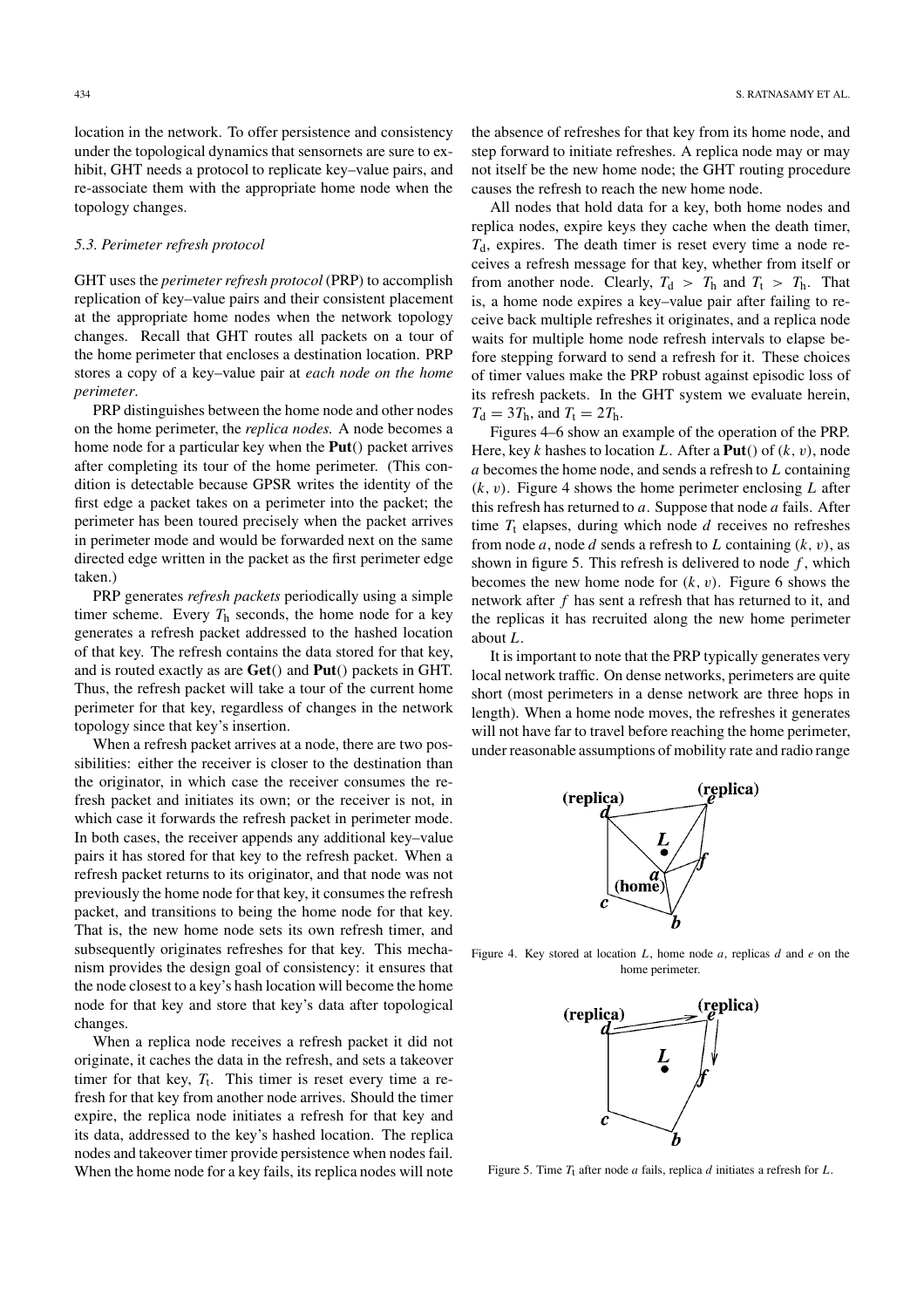

Figure 6. Node *f* becomes the new home node, and recruits replicas *b, c, d*, and *e*.

(that is, that a node does not move many radio ranges in a period shorter than *T*h).

The PRP also includes *a join optimization,* which improves performance on dynamic topologies. When a node *A* senses a new neighbor *B*, *A* sends *B* all those event entries from its local database for which *B* is closer to the event destination than *A*, and for which *A* is the closest of its neighbors to that event destination. This optimization trades off increased communication for more rapid re-establishment of a consistent home node when nodes fail or move.

#### *5.4. Structured replication*

Thus far, GHT stores all events with the same key in the same place. If too many events with the same key are detected, that key's home node could become a hotspot, both for communication and storage. GHT employs *structured replication* (SR) to address this scaling problem. In SR we augment event names with a hierarchy depth and use a hierarchical decomposition of the key space (similar to that used in GLS [18]). Let us name the single location GHT hashes a key name into the *root* of that key. Now, for a given root *r* and a given hierarchy depth *d*, one can compute  $4^d - 1$  mirror images of *r*;  $d = 0$  refers to the original GHT scheme without mirrors. For example, figure 7 shows a  $d = 2$  decomposition, and the mirror images of the root point *(*3*,* 3*)* at every level.

A node that detects an event now stores the event at the mirror closest to its location, which is easily computable. Thus, SR reduces the storage cost at one node for one key with *n* detected events from  $O(\sqrt{n})$  to  $O(\sqrt{n}/2^d)$ . GHT must now route queries to all mirror nodes, however. It does so recursively; first it routes a query to the root node, then from the root node to the three level-1 mirror points. Each of these in turn forwards the query to the three level-2 mirror points associated with them. This recursive process continues until all mirrors are reached. Responses traverse the same path as queries but in the reverse direction – up the hierarchy toward the root. Thus, a single query incurs a routing cost of  $O(2^d \sqrt{n})$  as compared with  $O(\sqrt{n})$ for GHT without mirrors. For an event  $i$  with  $D_i$  detected instances and  $Q_i$  queries the total message cost of storing and retrieving this event information is approximately  $O(Q_i 2^d \sqrt{n} + D_i (\sqrt{n}/2^d))$ . Thus, SR reduces the cost of storage but increases the cost of queries. SR offers an intermediate solution between the local storage canonical method,



Figure 7. Example of structured replication with a 2-level decomposition.

where storage is free but queries expensive, and GHT without SR, where both are of moderate cost.<sup>3</sup> We expect that SR will be useful for frequently detected events. Note that the depth of the hierarchy (*d*) can, and indeed should, be different for different event types.<sup>4</sup>

#### **6. Simulation results**

In this section, we first evaluate the performance of our proposed mechanism (section 6.1) in *ns-2* simulations of relatively small systems of between 50 and 200 nodes. These simulations include detailed models of a wireless network's MAC and physical layer. After verifying the correct functioning of GHT and measuring its performance on static networks, we then consider the system's behavior in simulations with both failing nodes and mobile nodes, to test the system in the harsh sensornet environment.

After confirming the viability of our design, we then (section 6.2) verify the scaling arguments from section 3.2 with simulations of much larger-scale systems of up to  $10<sup>5</sup>$  nodes that, in the interest of computational tractability, do not model radio details, node failures, or mobility.

#### *6.1. Small-scale networks, wireless details*

We implemented GHT in *ns-2* [20], which supports detailed simulation of mobile, wireless networks using IEEE 802.11 radios. In these simulations, we seek to demonstrate GHT's robustness on real radios and dynamic topologies, where node failures and mobility cause changes in nodes' neighbors, and changes in the node closest to a *key's* hashed coordinates.

By modeling the full 802.11 MAC layer and physical layer, *ns-2* allows evaluation of a system's performance on

<sup>&</sup>lt;sup>3</sup> Choosing *d* such that  $2^d = \sqrt{n}$  costs the same as local storage.

<sup>&</sup>lt;sup>4</sup> One might, for example, encode the hierarchy level in the event name so that *d* is globally known for each event type.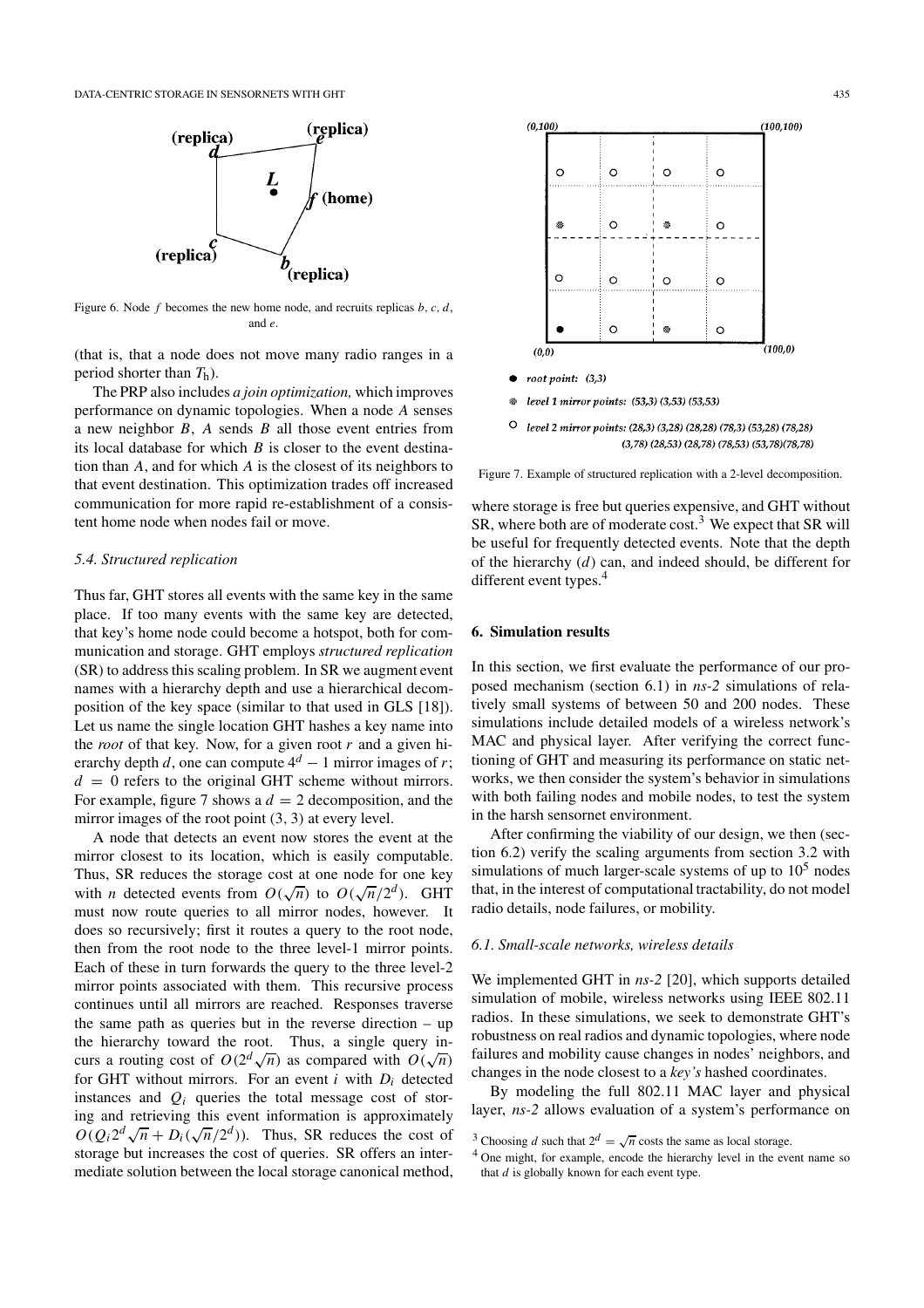Table 1 GHT simulation parameters in *ns-2* simulations.

| Node density                  | 1 node/256 m <sup>2</sup> |
|-------------------------------|---------------------------|
| Radio range                   | 40 <sub>m</sub>           |
| <b>GPSR</b> beacon interval   | 1 <sub>s</sub>            |
| <b>GPSR</b> beacon expiration | 4.5 s                     |
| Planarization                 | GG                        |
| Mobility rate                 | $0, 0.1, 1 \text{ m/s}$   |
| Number of nodes               | 50, 100, 150, 200         |
| Simulation time               | 300 s                     |
| Query generation rate         | 2 qps                     |
| Query start time              | 42s                       |
| Refresh interval              | 10 <sub>s</sub>           |
| Event types                   | 20                        |
| Events detected               | $10$ /type                |
|                               |                           |

a bandwidth-limited, contention-prone wireless medium. Our simulations use a modified 802.11 radio with a 40-m radio range, rather than the 250-m radio range of IEEE-compliant hardware; this choice mirrors that made in the evaluation of directed diffusion in [12], in the interest of using parameters closer to those found in sensor radios. Our radio model is realistic in its use of the 802.11 MAC protocol for floor acquisition, and in its modeling of capture; these aspects reflect the contention behavior of today's commodity off-the-shelf radios. However, we do not consider environmental noise or propagation obstacles, and leave examination of their important effects to a future implementation study.

In all our *ns-2* simulations, there is a single querying node placed in the upper-left corner of the simulated region. This node represents the access point where queries enter the sensor network. At the start of a simulation, all events are inserted into the DHT *once,* by sensors chosen uniformly at random; these are the sensors that measured the inserted events. Queries are acknowledged and retried until they succeed. At time 42 s, to allow the DHT to stabilize, the querying node begins generating queries at a rate of 2 qps, including both new and retransmitted queries.

Table 1 shows the parameters we used in our *ns-2* simulations. We present results that are averaged over multiple simulations; in all cases, the variances of these runs are reasonable. Note that node density remains constant in our simulations; as we increase the number of nodes, we scale the region size such that node density does not change.<sup>5</sup>

In measuring GHT's performance, we are concerned with the *availability* of the data stored to queriers, and the *load* placed on nodes participating in GHT, both in communication and storage of events. To measure availability, we propose the metric of *success rate,* measured after all events have been inserted into GHT: for a workload of queries, we compute the mean over all queries of the fraction of events returned in each response, divided by the total number of events known to have been stored in the network for that *key.* Because insertions and queries are both acknowledged, this measurement focuses mainly on the ability of GHT to hold data written to it.

Table 2 Performance of GHT on static networks. Results are the means of three simulations.

| минитациям.        |                                |                |                 |               |                 |
|--------------------|--------------------------------|----------------|-----------------|---------------|-----------------|
| Number<br>of nodes | <b>Success</b><br>rate $(\% )$ | Max<br>storage | Avg.<br>storage | Total<br>msgs | Refresh<br>msgs |
| 50                 | $100\%$                        | 47.2           | 40.7            | 10.2          | 4.4             |
| 100                | 100%                           | 11.9           | 10.0            | 2.6           | 1.1             |
| 150                | 99.8%                          | 7.2            | 5.9             | 1.6           | 0.72            |
| 200                | 100%                           | 5.8            | 4.6             | 1.2           | 0.53            |

To measure the storage load on nodes, we examine the maximum number of events stored at any node, to capture the worst-case required storage; and the mean number of events stored across all nodes in the network, to capture typical storage requirements. We measure the communication load on nodes by counting the mean number of messages forwarded by a node in a refresh interval, and the mean number of refresh messages forwarded by a node in a refresh interval; these message counts are averaged across all nodes and refresh intervals in a simulation.

Note that we do not measure the routing protocol load placed on the network by GPSR in our simulations; we are evaluating GHT, not the underlying routing system, as is the practice in the evaluation of DHT systems [7,24,26,29]. GPSR generates a constant volume of routing protocol traffic (beacons) per node, regardless of system size in nodes [16]; this load is of lower order than that generated by GHT, which sends packets on paths of length  $O(\sqrt{n})$ . Moreover, there is *no location database* like GLS [18] used with GHT, as GHT sends no traffic to node IDs.

#### *6.1.1. Stable and static nodes*

As one would expect, on static networks, where the topology does not change, GHT offers very nearly perfect availability of stored events. At all network scales, essentially all queries are answered with all events stored in the network. As the system scales in increasing number of nodes, the unchanging number of events are dispersed among a wider population of nodes, and thus both the mean and maximum state requirements per node decrease. Similarly, dispersion reduces the count of the mean number of forwarded refresh messages; fewer nodes are on perimeters about a point to which a (*key*, *value*) pair hashes, and so a smaller fraction of nodes receives refresh messages for forwarding.

#### *6.1.2. Static but failing nodes*

We now demonstrate that GHT is robust in the presence of node failures, despite the topology changes that result. All the results we present in this section are for networks of 100 nodes.

Table 3 shows the performance of GHT under a failure model where a configured fraction of nodes selected uniformly at random alternate between failing and restarting. When a node fails, it loses the contents of its database; it only reacquires its database contents upon returning to operation and receiving refreshes from neighbors. In these results, a node selected as unreliable remains up for a period selected

<sup>5</sup> We do not investigate varying node densities in this work. Karp's thesis demonstrates the efficacy of perimeter-mode forwarding on both dense and sparse networks [16].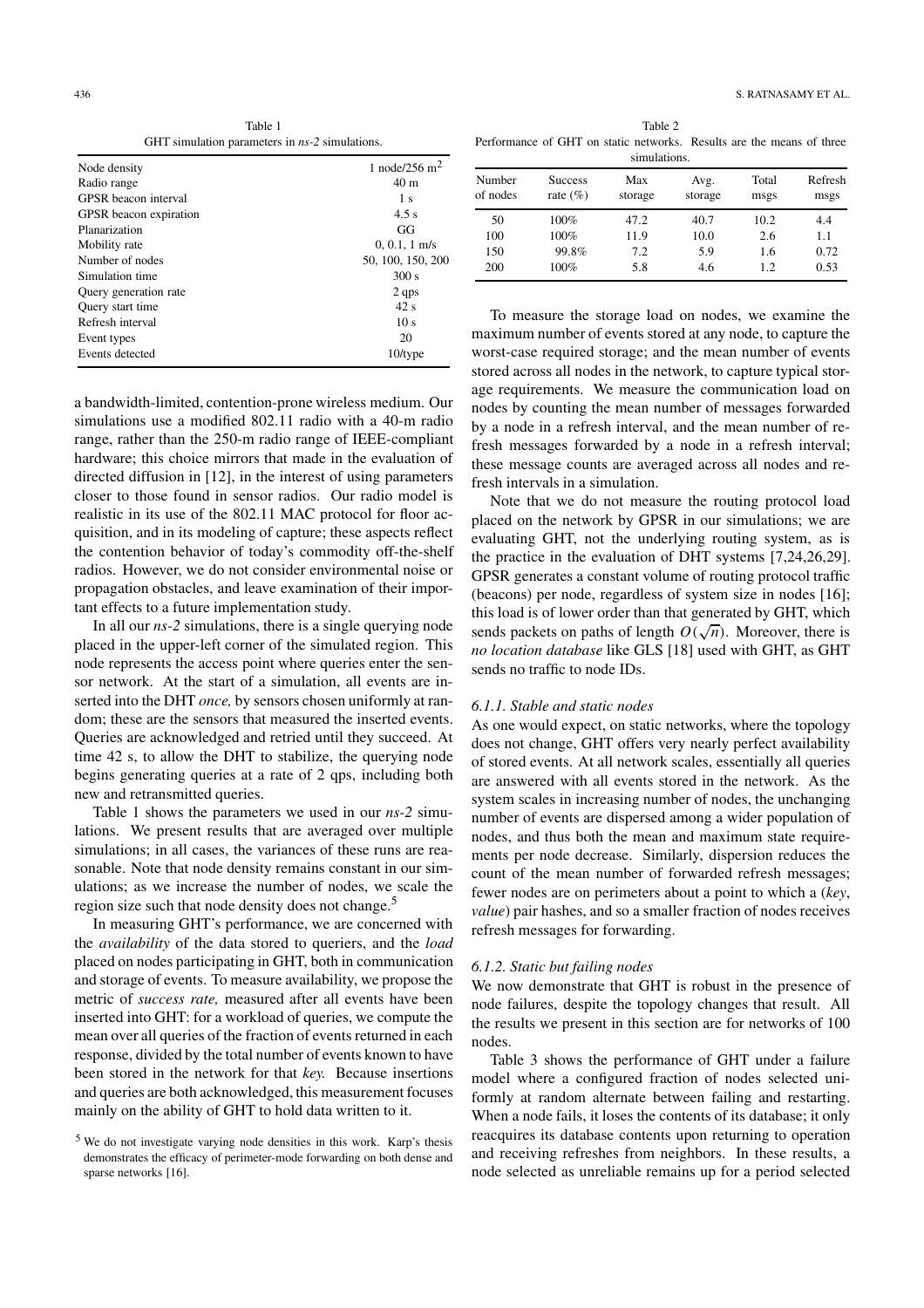Table 3 Performance of GHT. Stationary nodes, varied fraction of nodes alternate between up and down states. Results are the means of eight simulations.

| $\boldsymbol{f}$ | <b>Success</b><br>rate $(\% )$ | Max<br>storage | Avg.<br>storage | Total<br>msgs | Refresh<br>msgs |
|------------------|--------------------------------|----------------|-----------------|---------------|-----------------|
| $\theta$         | 83.3%                          | 25.4           | 8.8             | 3.2           | 1.6             |
| 0.2              | 94.2%                          | 24.9           | 10.3            | 3.4           | 1.8             |
| 0.4              | 97.3%                          | 22.6           | 10.7            | 3.4           | 1.8             |
| 0.6              | 98.6%                          | 17.4           | 10.3            | 3.1           | 1.6             |
| 0.8              | 99.7%                          | 14.0           | 10.1            | 3.1           | 1.5             |
| 1.0              | 100%                           | 16.2           | 14.5            | 3.9           | 1.6             |
|                  |                                |                |                 |               |                 |

Table 4

Performance of GHT. Stationary nodes, all alternate between up and down states of varied lengths. Results are the means of four simulations.

| Up/down<br>time(s) | <b>Success</b><br>rate $(\% )$ | Max<br>storage | Avg.<br>storage | Total<br>msgs | Refresh<br>msgs |
|--------------------|--------------------------------|----------------|-----------------|---------------|-----------------|
| 60/30              | 75.1%                          | 18.6           | 6.0             | 2.9           | 0.93            |
| 120/60             | 84.7%                          | 29.6           | 9.8             | 3.5           | 1.8             |
| 240/120            | $94.7\%$                       | 45.9           | 15.2            | 4.7           | 3.1             |
| 480/240            | 95.7%                          | 53.2           | 17.5            | 5.3           | 3.7             |

uniformly at random in [0*,* 120] s, then goes down for a period uniformly chosen in [0*,* 60]. We denote by *f* the fraction of nodes that remain up for the entire simulation.

As one would expect, the success rate decreases as *f* does. But the decrease is slight, until *all* nodes cycle between available and unavailable, at  $f = 0$ . The deterioration in the success rate is caused by events that were not saved by the refresh mechanism when the node holding them failed. Analysis of the simulation logs reveals that the vast majority of queries and responses reach their destination successfully in a single transmission. Note that the maximum number of events stored at a node *decreases* as more nodes become reliable, while the mean number of events stored across all nodes *increases;* these trends reflect the increased uniformity of the distribution of events across nodes, as the number of simultaneously available nodes increases.

Table 4 shows the performance of GHT where  $f = 0$  (that is, where all nodes fail and restart repeatedly). Here, we vary the periods that nodes remain up and down. For an up/down time value of  $x/y$ , a node remains up for a period chosen uniformly in [0*, x*], and remains down for a period chosen uniformly in [0*, y*]. Simulation times for this group of simulations *only* are *not* 300 s; we scale the simulation time linearly with the up/down time; each simulation lasts five times the length of a down time interval.

When nodes transition between up and down more frequently, GHT's ability to hold events is stressed more heavily, as the node closest to an event's destination position changes more frequently. The success rate decreases very gradually at first, but progressively more noticeably as the up/down periods shorten. The maximum and average storage figures in these cases reflect that events *disappear* from GHT when the join optimization and refreshes fail to keep events alive in GHT.

Table 5 Performance of GHT on mobile networks. 0.1 and 1 m/s mobility. Results are the means of four runs for the 0.1 m/s case, and twelve runs for the 1 m/s

| case.        |                |         |         |       |         |
|--------------|----------------|---------|---------|-------|---------|
| Motion       | <b>Success</b> | Max     | Avg.    | Total | Refresh |
| rate $(m/s)$ | rate $(\% )$   | storage | storage | msgs  | msgs    |
| 0.1          | 96.8%          | 18.6    | 10.4    | 19.2  | 1.45    |
|              | 96.3%          | 52.2    | 22.5    | 17.4  | 4.10    |

#### *6.1.3. Stable but mobile nodes*

Table 5 shows how GHT performs on a mobile sensor network of 100 nodes. In these simulations, nodes move using the random waypoint model [20]; that is, in discrete steps, each to a point chosen uniformly at random, at a rate chosen uniformly at random in  $(0, M)$  m/s, where *M* is the maximum motion rate. They pause 60 s between motion steps. In these simulations, we use a timer to cause GPSR to replanarize once every two seconds, which costs no communication; only computation within a sensor node.

Under node mobility, GHT continues to offer robust persistence for stored events, as demonstrated by the 96+% success rates in table 5. The cost of this robustness is in communication – note the greater number of messages forwarded by GHT in the mobile scenarios, *vs*. in the non-mobile ones. Under mobility, GPSR's perimeters change, and it's possible for a packet walking a perimeter that changes underfoot to loop, until the packet exhausts its TTL in hops [16]. We limit the TTL on refresh messages to ten hops in the mobile simulations; they need not all walk the intended perimeter for refreshes to function properly, and the cost in congestion to the network of forwarding them on far longer tours is significant. In a more general implementation of GHT, a node can dynamically determine the appropriate TTL to use, by periodically sending a refresh with a small TTL, and expanding the TTL until the refresh returns successfully. In these results, we elide this implementation step, and fix the TTL at ten hops for refreshes. This value is longer than the typical perimeter for the network density we simulate.

#### *6.1.4. Discussion*

As expected, GHT works well in sensornets with stable and static nodes. But failures (and movement, in some cases) are inevitable, and thus we are interested in the robustness of our design against these factors. In our various robustness tests we subject our design to very harsh environments. Our most generous run with failing nodes uses mean cycle-times on the order of minutes, far worse than we hope for most projected sensornet systems. And yet, as long as the fraction of failing nodes is not overly high, or the cycle times are tens of minutes, the system performs well. Similarly, the extent and rate of movement in the mobile node case is significant; nodes rest only a minute between movements, and the movements are large excursions (half the size of the sensornet, on average), not slight adjustments. Here, too, availability remains high.

Our GHT algorithm replicates a key–value pair at nodes in the immediate vicinity of the home node. Localized replica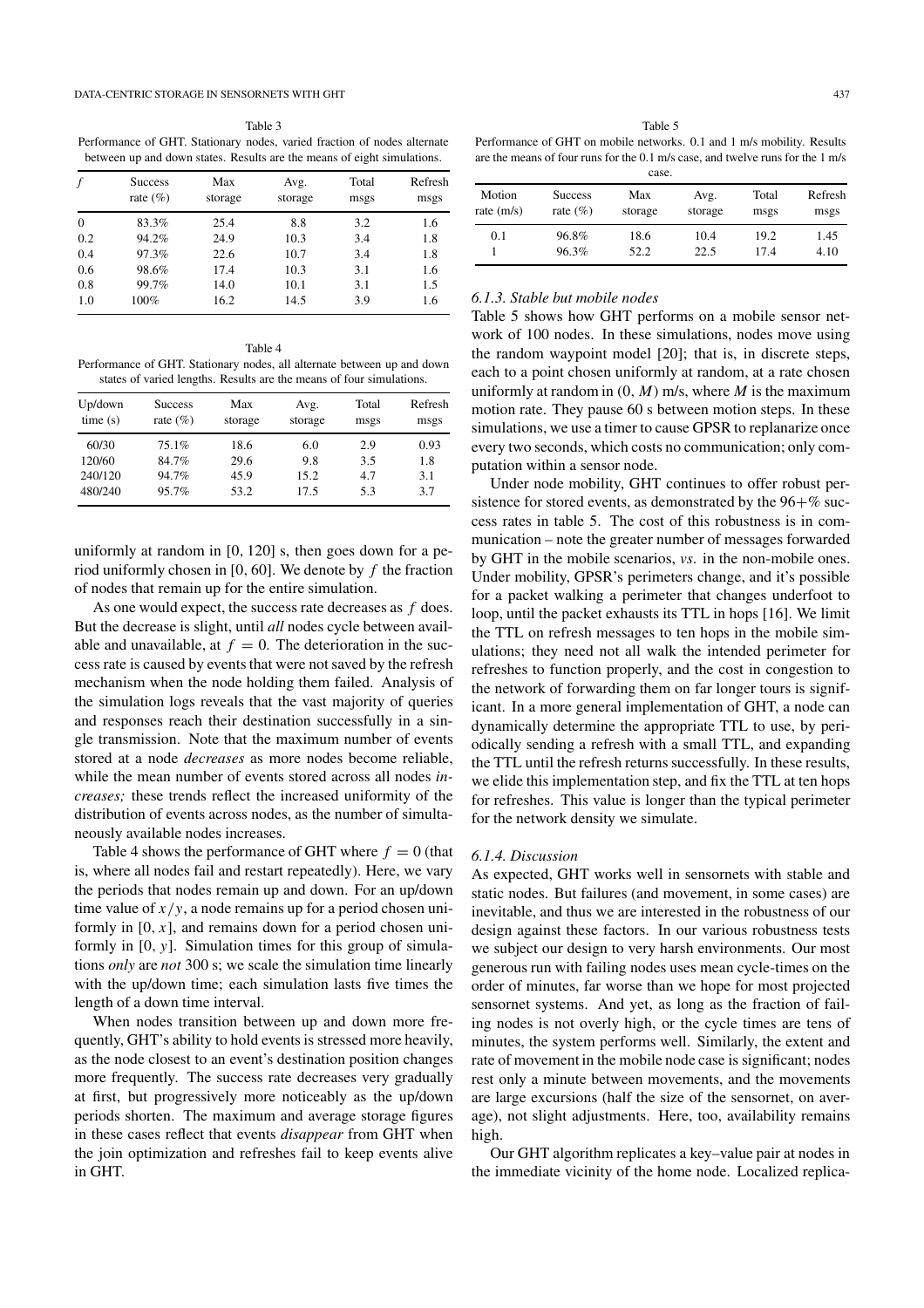tion of this form is of little use if all the nodes in an area fail at the same time (e.g., a fire destroys all nodes in a region). Resilience against these *clustered failures* could be provided by storing each event multiple times at dispersed locations (using multiple hash functions).

#### *6.2. Comparative study*

The detailed *ns-2* simulations verify the correctness and robustness of the GHT system in a realistic wireless environment, including MAC-layer behavior, packet loss, node dynamics, &*c*. However, they were limited to system sizes on the order of 100 nodes. We now use less detailed simulations to compare the three canonical mechanisms – external storage (ES), local storage (LS), and data-centric storage (DCS) – in much larger systems. We built a special-purpose simulator that assumes that nodes are stable and stationary and that packet delivery to neighboring nodes is instantaneous and error-free. This simulator thus faithfully represents the packet generation and forwarding behavior of the various canonical mechanisms. We use this simulator to examine the number and pattern of packet transmissions (as a measure of energy consumption) as the size and nature of the sensornet and workload vary, to illuminate the *relative* performance of the canonical data dissemination algorithms. We do not count PRP packets in these simulations. The length of a perimeter is purely determined by the density of the network, and we only vary system scale in nodes, not density, in the large-scale simulations.

We use two metrics to evaluate the performance: the total number of packets generated, and the hotspot usage, the maximum number of packets transmitted by any single node. We do not measure latency, as that is approximately the same across the algorithms. Moreover, we assume that all other factors (such as the fidelity of the data) are held fixed across the various algorithms.

The relevant system parameters are:

- $\bullet$  *n*, the number of nodes in the system;
- *T*, the number of event types;
- *Q*, the number of event types queried for;
- *Di*, the number of detected events of event type *i*.

In this section we set  $T = 100$  and  $D_i = 100$  for all *i*, and vary *n* and *Q*. We present three tests. In test #1 we hold *n* fixed  $(n = 10000)$  and vary Q. In test #2 we set  $Q = 50$  and vary *n*; for reasons we gave in section 6.1, we hold the system density fixed and increase the sensornet size as we increase *n*. Test #3 uses parameters as in test #1, but employs the further optimization of in-network aggregation. All these results are averaged across ten different topologies, and ten runs on each topology. In each of these tests, we show the results ES, LS, and the following three versions of DCS:

- **Normal DCS (N-DCS).** A query returns a separate message for each detected event.
- **Summarized DCS (S-DCS).** A query returns a single message regardless of the number of detected events.



Figure 8. Total number of messages generated as *Q*, the number of event types queried for, is increased. The number of nodes *(n)* is held fixed at 10,000 nodes.



Figure 9. The maximum number of messages sent by any single node as *Q*, the number of event types queried for, is increased. The number of nodes (*n*) is held fixed at 10,000 nodes.

**Structured Replication DCS (SR-DCS).** We assume an optimal level of SR (as described in section 5.4) to provide a lower bound. We assume summarization in this case.<sup>6</sup>

#### *6.2.1. Test #1: varying Q*

The results from varying *Q* are shown in figures 8 and 9. For low *Q*, LS has low total and hotspot usage, but both quantities increase linearly in *Q*, making LS a poor choice for systems with many queries. External storage has a very high hotspot load and a medium level of total usage, both independent of *Q*. Both variants of DCS that use summarization have low total and hotspot usage, but note that structured replication in SR-DCS reduces the total usage significantly. The hotspot and total usage of DCS without summarization (N-DCS) increases linearly in *Q*, but the slope of the total usage is much lower than that of LS (but has a higher offset). These results suggest that for low *Q* all methods but ES perform reason-

<sup>6</sup> We omit structured replication without summarization in the interest of brevity.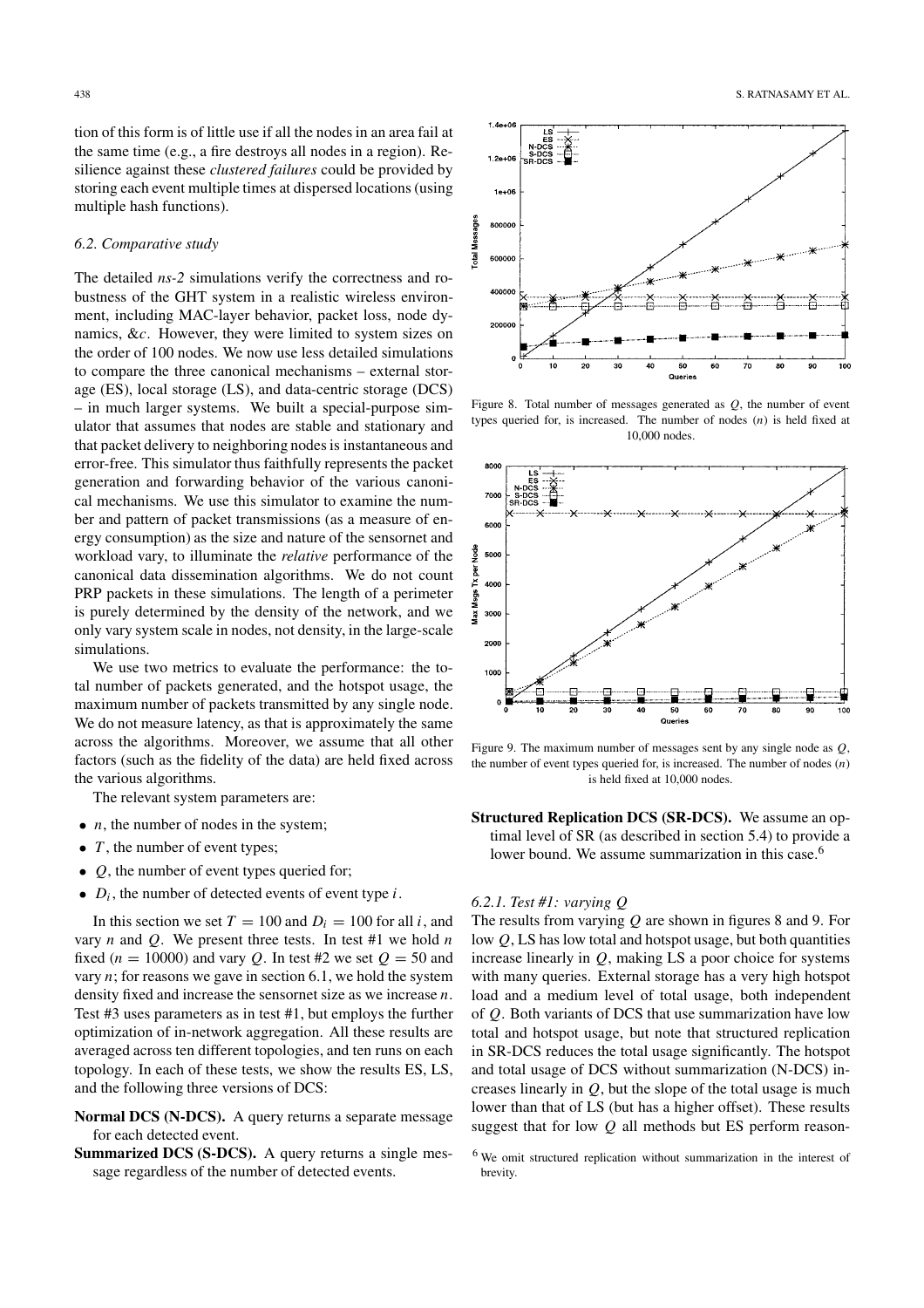

Figure 10. Total number of messages generated as  $n$ , the number of nodes, is increased. The number of event types queried for *(Q)* is held fixed at 50.



Figure 11. The maximum number of messages sent by any single node as *n*, the number of nodes, is increased. The number of event types queried for *(Q)* is held fixed at 50.

ably well, with LS and SR-DCS being the best. For high *Q*, SR-DCS is the clearly superior choice, followed by S-DCS. If summarization is not allowed, then the choice is between the lower hotspot usage of N-DCS and the lower total usage of ES.

#### *6.2.2. Test #2: varying n*

The results from varying *n* appear in figures 10 and 11. All of the methods have reasonably similar behavior for total usage, but LS starts off (at low *n*) with the lowest value, and ends up (at high *n*) with the highest value. S-DCS and SR-DCS have the lowest hotspot usage by far, but among methods without summarization DCS and LS have similar performance. ES has the worst hotspot load. Thus, at all but the lowest values of *n* (lower than around  $n = 1000$ ) the DCS variants are the superior choices. Recall that these simulations use  $Q = 50$ , and so these conclusions are similar to those in test #1 above.

#### *6.2.3. Test #3: adding in-network aggregation*

We conclude our measurements by examining the effect of *innetwork aggregation* on the scaling of the canonical data dissemination methods. In-network aggregation refers to the op-



Figure 12. Total number of messages generated as *Q*, the number of event types queried for, is increased. All methods use perfect in-network aggregation. The number of nodes (*n*) is held fixed at 10,000 nodes.

timization employed by directed diffusion (a LS data dissemination method) whereby nodes merge into a single packet all identically named events they receive in an interval for forwarding to a sink (either the access "base station" node or a DCS storage node).<sup>7</sup> In all results presented thus far, no in-network aggregation was used. Figure 12 compares the total number of messages sent by the canonical methods in the presence of *perfect* in-network aggregation, as *Q* varies. Events flow up a tree rooted at some node. Perfect aggregation occurs when after a single query, each internal node of the tree waits long enough to coalesce all events that pass through it into a single packet; it is the best-case reduction in packet transmissions for in-network aggregation. In the case of DCS-SR, our simulator aggregates *only* en route to the storage nodes (GHT home nodes), and not between these nodes and the access node. This is a limitation of our simulator, not of DCS-SR. We observe that all mechanisms perform similarly, with the exception of LS, which floods progressively more non-aggregatable queries as *Q* increases.

These performance results are remarkably consistent with the approximate formulae presented in section 3.2; the only significant deviations arise in cases where the hotspot usage does not occur at the access point. These simulations, while idealizing wireless link behavior, were true packetlevel simulations of these algorithms in systems as large as  $n = 100,000$ . The formulae of section 3.2 suggest that DCS is particularly appropriate as system size grows and the number of events is far greater than the number returned in queries (either because not all event types are queried for, or because events are summarized in responses).

#### **7. Related work**

Directed diffusion [11,12] is an example of *data-centric routing* – routing based on the name of the data rather than on the identity of the destination node. Unlike our proposed

<sup>7</sup> We assume here for simplicity that all such aggregated events fit into a single packet.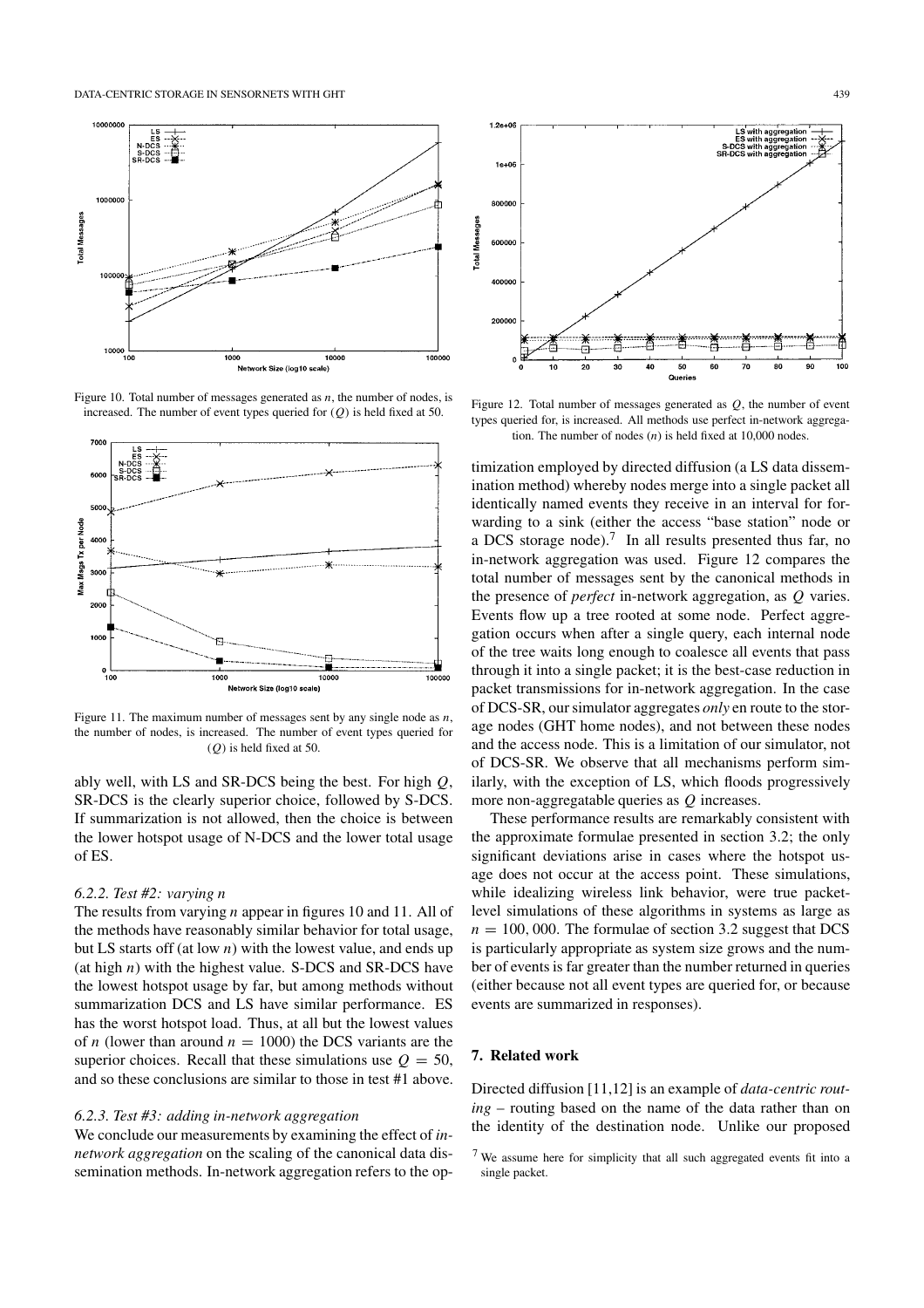DCS mechanism, event information in directed diffusion is stored locally at the detecting node; as such, directed diffusion is closer to the local storage (LS) model. Directed diffusion also provides additional mechanisms for the *reinforcement* of high-quality data delivery paths and for *in-network aggregation* (i.e., as the data is being routed to the requester, it may be aggregated by intermediate nodes). Directed diffusion doesn't require geographic information; it uses flooding.

The Geographic Location System (GLS) used in GRID [18] can be augmented to provide a DCS-like service. Geographic routing delivers packets to locations, not addresses; thus, a packet sender must be able to map a destination's identifier to its geographic location. GLS is a scalable location service that performs this mapping. The location database is distributed across the nodes; each node acting as the location server for a small number of other nodes. The crux of the problem is that nodes must be able to find these location server without knowing their geographic location. GLS achieves this with a novel algorithm that uses a predefined hierarchical decomposition of the geographic space into nested grids and a predefined ordering of node identifiers. Thus, what GLS enables is routing to node *identifiers.* Moreover, an attempt to route to an identifier Y for which no node exists terminates at the node with identifier closest to Y as per the predefined ordering of identifiers. Thus, we could use GLS to provide the DHT interface by hashing event names to the node address space. The main drawback with the above approach is that supporting the DHT interface requires the location database to be built and maintained. While GLS provides this location database itself as a service, GHT avoids this level of indirection and instead maps event names directly to locations.

The SCOUT [17] location tracking system might also be used similarly. While SCOUT uses hierarchical addressing and routing based on landmark routing, GHT uses GPSR, a flat routing algorithm wherein nodes are addressed with geographic coordinates.

Although GHT provides functionality equivalent to that of Distributed Hash Tables (DHTs) like Chord and CAN [7,24, 26,29], it would be inappropriate to adopt the DHT routing algorithms for use on sensornets. These algorithms typically interconnect nodes in a way determined by their logical identifiers in the DHT system, which are largely independent of their proximity in the physical network topology. On the Internet the IP routing system offers connectivity between nodes that are not topologically close. But in the energy-constrained sensornet environment, maintaining routing among all pairs of nodes is infeasibly expensive. And because neighbors in the DHT logical identifier space may be topologically far apart, each logical hop within a DHT may cost energy for many packet transmissions. GPSR allows us to achieve the required hash table functionality while working with only the true physical connectivity between nodes.

#### **8. Conclusion and future work**

This paper presented the design and evaluation of GHT, a DCS system for sensornets built on geographic routing. We

have predicted analytically and verified in simulations of networks of up to 100,000 nodes the cases where DCS offers reduced total network load and hotspot network usage as compared with external storage and local storage. Our analysis reveals that these benefits occur on sensornets comprised of large node populations, and where many events are detected, but not all event types are queried. GHT leverages the GPSR geographic routing system to offer an efficient DCS service that maintains persistence of data when nodes fail or move, while scalably spreading the load of (key, value) pairs evenly throughout the sensornet.

Several avenues beg further investigation. Foremost among these is the effect of varying node density. Under GHT, keys are uniformly hashed over the geographic space. Hence, as nodes are distributed increasingly non-uniformly, we expect the storage and forwarding load across nodes to be correspondingly skewed. We are investigating the consequent performance implications and developing mechanisms that can adapt to such non-uniformity.

To avoid hashing keys to points outside the sensornet, GHT requires approximate knowledge of a sensornet's boundaries.<sup>8</sup> Our work herein assumes foreknowledge of these boundaries (recorded, e.g., when the network was first deployed). An open research problem is to devise scalable distributed algorithms to map these (possibly changing!) geographic boundaries.

Finally, GHT fundamentally requires that a node know its own geographic position. While this assumption seems reasonable for most sensornets, an open question is how (if at all) one might achieve DCS using only approximate geographic information, or better still, without requiring any position information at all. This question is the subject of our continuing research.

#### **References**

- [1] W. Adjie-Winoto, E. Schwartz and H. Balakrishnan, The design and implementation of an intentional naming system, in: *Proceedings of the Symposium on Operating Systems Principles*, Charleston, SC (December 1999).
- [2] P. Bonnet, J. Gehrke and P. Seshadri, Querying the physical world, IEEE Personal Communications Magazine, Special Issue on Networking the Physical World (October 2000).
- [3] P. Bose, P. Morin, I. Stojmenović and J. Urrutia, Routing with guaranteed delivery in ad hoc wireless networks, in: *Workshop on Discrete Algorithms and Methods for Mobile Computing and Communications (DialM '99),* Seattle, WA (August 1999).
- [4] N. Bulusu, J. Heidemann and D. Estrin, GPS-less low cost outdoor localization for very small devices, IEEE Personal Communications Magazine, Special Issue on Smart Spaces and Environments (October 2000).
- [5] A. Cerpa, J. Elson, D. Estrin, L. Girod, M. Hamilton and J. Zhao, Habitat monitoring: application driver for wireless communications technology, in: *ACM SIGCOMM Workshop on Data Communications in Latin America and the Caribbean*, Costa Rica (April 2001).
- [6] Defense Advanced Research Projects Agency, Sensor information technology, http://www.darpa.mil/ito/research/sensit
- <sup>8</sup> When a **Get***()* or **Put***()* hashes to a point outside the external perimeter, the packet will walk the entire external perimeter before arriving at the home node. In such cases, GHT operates *correctly* albeit less efficiently.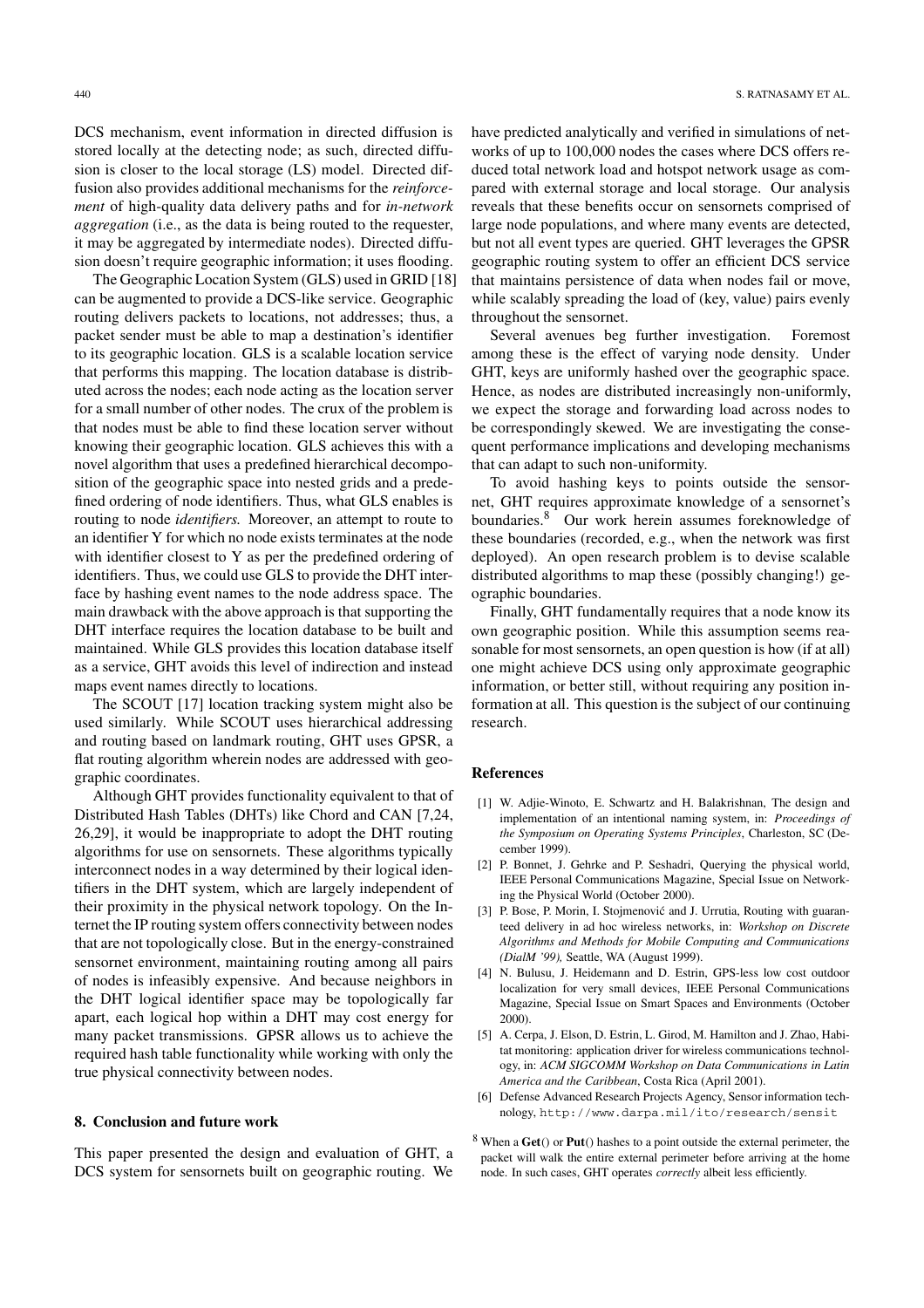- [7] P. Druschel and A. Rowstron, Pastry: scalable, distributed object location and routing for large-scale peer-to-peer systems, in: *Proceedings of the 18th IFIP/ACM International Conference on Distributed Systems Platforms (Middleware 2001)*, Heidelberg, Germany (November 2001).
- [8] G.G. Finn, Routing and addressing problems in large metropolitanscale internetworks, USC/ISI Technical Report ISI/RR-87-180 (March 1987).
- [9] L. Girod and D. Estrin, Robust range estimation using acoustic and multimodal sensing, in: *Proceedings of the IEEE/RSJ Conference on Intelligent Robots and Systems*, Maui, HI (October 2001).
- [10] R. Govindan, J.M. Hellerstein, W. Hong, S. Madden, M. Franklin and S.Shenker, The sensor network as a database, USC Computer Science Department Technical Report 02-771 (September 2002).
- [11] J. Heidemann, F. Silva, C. Intanagonwiwat, R. Govindan, D. Estrin and D. Ganesan, Building efficient wireless sensor networks with lowlevel naming, in: *Proceedings of the Symposium on Operating Systems Principles*, Banff, Canada (October 2001).
- [12] C. Intanagonwiwat, R. Govindan and D. Estrin, Directed diffusion: a scalable and robust communication paradigm for sensor networks, in: *Proceedings of the Sixth Annual ACM/IEEE International Conference on Mobile Computing and Networking (MobiCom 2000)*, Boston, MA (August 2000).
- [13] J.M. Kahn, R.H. Katz and K.S.J. Pister, Mobile networking for smart dust, in: *Proceedings of the Fifth Annual ACM/IEEE International Conference on Mobile Computing and Networking (MobiCom 99)*, Seattle, WA (August 1999).
- [14] B. Karp, Greedy perimeter state routing, Invited Seminar at USC/ISI, Arlington, VA (July 1998).
- [15] B. Karp and H.T. Kung, GPSR: Greedy Perimeter Stateless Routing for wireless networks, in: *Proceedings of the Sixth Annual ACM/IEEE International Conference on Mobile Computing and Networking (MobiCom 2000)*, Boston, MA (August 2000).
- [16] B. Karp, Geographic routing for wireless networks, Ph.D. dissertation, Division of Engineering and Applied Sciences, Harvard University, Cambridge, MA (October 2000).
- [17] S. Kumar, C. Alaettinoglu and D. Estrin, SCalable Object-tracking through Unattended Techniques (SCOUT), in: *Proceedings of the 8th International Conference on Network Protocols (ICNP)*, Osaka, Japan (November 2000).
- [18] J. Li, J. Jannotti, D. DeCouto, D. Karger and R. Morris, A scalable location service for geographic ad-hoc routing, in: *Proceedings of the Sixth Annual ACM/IEEE International Conference on Mobile Computing and Networking (MobiCom 2000)*, Boston, MA (August 2000).
- [19] S. Madden, M. Shah, J. Hellerstein and V. Raman, Continuously adaptive continuous queries over streams, in: *Proceedings of the ACM SIG-MOD Conference*, Madison, WI (June 2002).
- [20] S. McCanne and S. Floyd, *ns* network simulator, http://www.isi. edu/nsnam/ns/
- [21] G. Pottie and W. Kaiser, Wireless Integrated Sensor Networks (WINS), Communications of the ACM 43(5) (May 2000).
- [22] N. Privantha, A. Chakraborty and H. Balakrishnan, The cricket location support system, in: *Proceedings of the Sixth Annual ACM/IEEE International Conference on Mobile Computing and Networking (MobiCom 2000)*, Boston, MA (August 2000).
- [23] N. Priyantha, A. Liu, H. Balakrishnan and S. Teller, The cricket compass for context-aware mobile applications, in: *Proceedings of the Seventh Annual ACM/IEEE International Conference on Mobile Computing and Networking (MobiCom 2001)*, Rome, Italy (July 2001).
- [24] S. Ratnasamy, P. Francis, M. Handley, R. Karp and S. Shenker, A scalable content-addressable network, in: *Proceedings of the ACM S1GCOMM'01 Conference*, San Diego, CA (August 2001).
- [25] A. Savvides, C.-C. Han and M.B. Srivastava, Dynamic fine-grain localization in ad hoc networks of sensors, in: *Proceedings of the Seventh Annual ACM/IEEE International Conference on Mobile Computing and Networking (MobiCom 2001)*, Rome, Italy (July 2001).
- [26] I. Stoica, R. Morris, D. Karger, M.F. Kaashoek and H. Balakrishnan, Chord: a scalable peer-to-peer lookup service for Internet applications, in: *Proceedings of the ACM SIGCOMM'01 Conference*, San Diego,

CA (August 2001).

- [27] K. Yao, R. Hudson, C. Reed, D. Chen and F. Lorenzelli, Blind beamforming on a randomly distributed sensor array, IEEE Journal on Selected Areas in Communication (October 1998).
- [28] Y. Yu, D. Estrin and R. Govindan, Geographical and energy-aware routing: a recursive data dissemination protocol for wireless sensor networks, UCLA Computer Science Department Technical Report, UCLA-CSD TR-01-0023 (May 2001).
- [29] B.Y. Zhao, J. Kubiatowicz and A. Joseph, Tapestry: an infrastructure for fault-tolerant wide-area location and routing, Technical Report UCB/CSD-01-1141, University of EECS Department, California at Berkeley, Berkeley, CA (2001).
- [30] F. Zhao, J. Shin and J. Reich, Information-driven dynamic sensor collaboration for tracking applications, IEEE Signal Processing Magazine (March 2002).

**Sylvia Ratnasamy** received a Bachelors in computer engineering from the College of Engineering at Poona, India in 1997 and a Masters and Ph.D. in computer science from U.C. Berkeley in 1999 and 2002, respectively. For her thesis, she designed a Distributed Hash Table (DHT) system termed a Content-Addressable Network. From 1999 until her graduation, Sylvia also worked as a researcher at the ICSI Center for Internet Research. Since October 2002, she has been on the research staff at the Intel Research Laboratory in Berkeley. Her research interests lie in the broad area of computer networking and distributed systems.

E-mail: sylvia@intel-research.net



**Brad Karp** earned a B.S. at Yale University in 1992, an S.M. at Harvard University in 1995, and Ph.D. at Harvard University in 2000, all in computer science. He is a Staff Researcher at Intel Research Pittsburgh and an Adjunct Assistant Professor of Computer Science at Carnegie Mellon University. Prior to joining Intel Research and CMU, Brad Karp was a researcher for three years at ICIR, the ICSI Center for Internet Research (previously named ACIRI) at Berkeley. His research interests include algorithms

and systems for routing, congestion control, and distributed storage in sensor networks, multi-hop wireless networks, and the Internet. E-mail: brad.n.karp@intel.com, bkarp@cs.cmu.edu

**Scott Shenker** received his degrees, in theoretical physics, from Brown University (Sc.B.) and the University of Chicago (Ph.D.). After a postdoctoral year at Cornell's Physics Department in 1983, he joined Xerox's Palo Alto Research Center. He left PARC in 1999 to head up a newly established Internet research group at the International Computer Science Institute (ICSI) in Berkeley. Scott's research over the past 15 years has spanned the range from computer performance modeling and computer networks to game theory and economics. Most of his recent work has focused on Internet architecture, peer-to-peer systems, and related issues.

E-mail: shenker@icsi.berkeley.edu



**Deborah Estrin** is a Professor of Computer Science at UCLA and is Director of the NSF-funded Science and Technology Center for Embedded Networked Sensing (CENS). Estrin received her Ph.D. (1985) in computer science from the Massachusetts Institute of Technology, her M.S. (1982) from M.I.T. and her B.S. (1980) from U.C. Berkeley. Before joining UCLA she was a member of the University of Southern California Computer Science Department from 1986 through the middle of 2000.